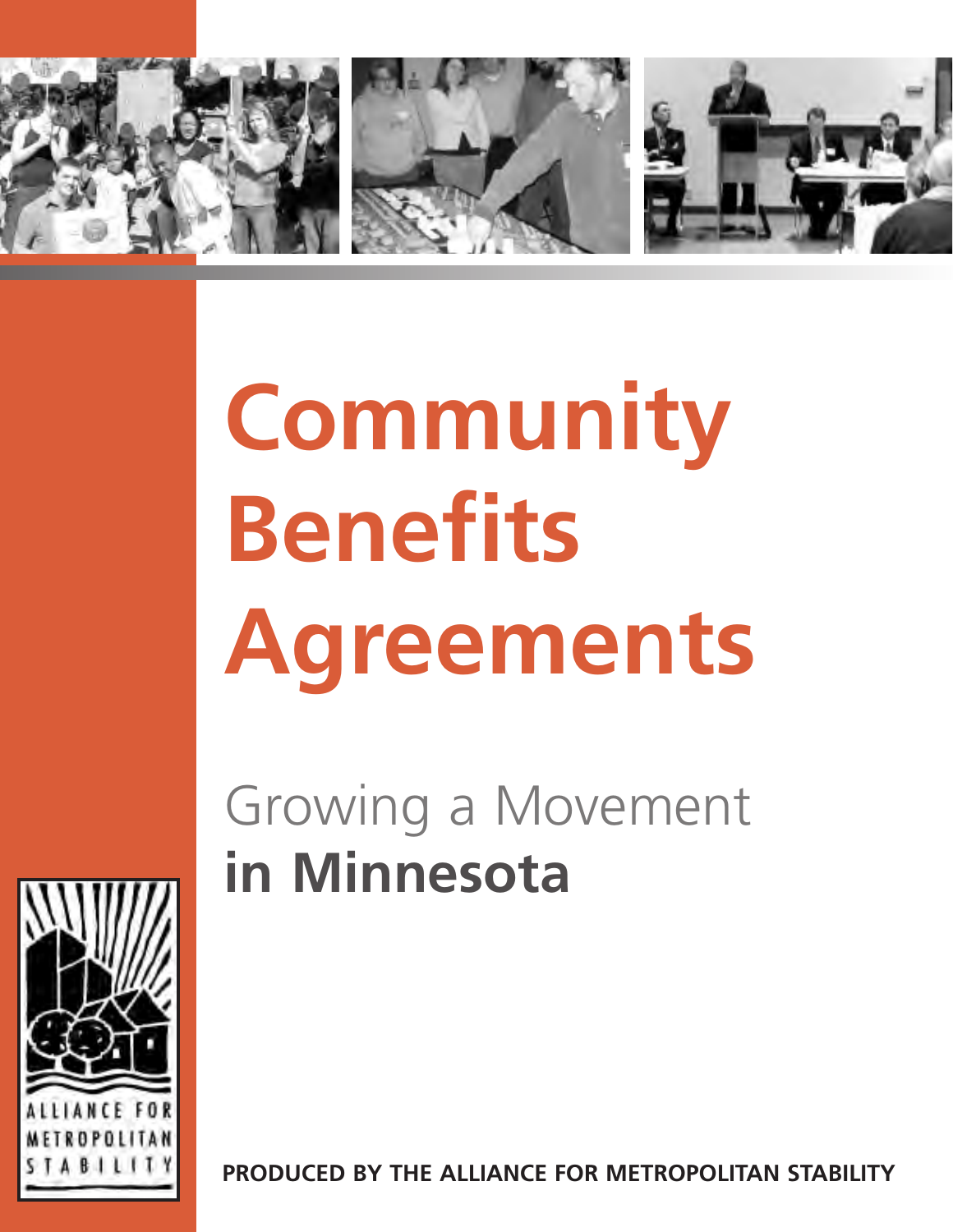The Alliance for Metropolitan Stability engages communities in eliminating racial and economic disparities in growth and development patterns in the Twin Cities region.

**Front cover photo credits, left to right: Jo Haberman, Longfellow Community Council, and ISAIAH Back cover photo credits, left to right: Metropolitan Transit Commission, Shari Albers, HOPE Community**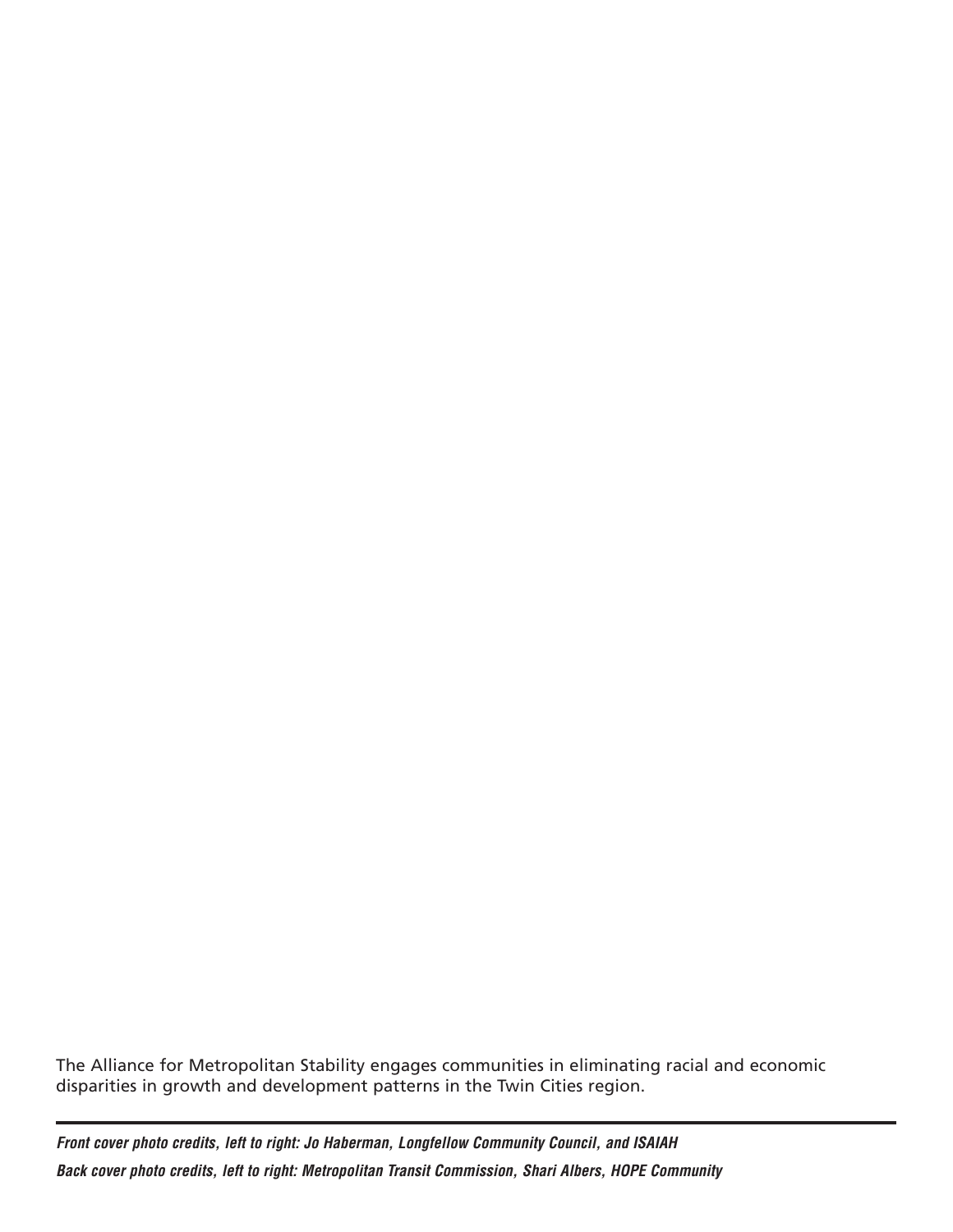

# **Community Benefits Agreements**

# Growing a Movement **in Minnesota**

PRODUCED BY THE ALLIANCE FOR METROPOLITAN STABILITY with contributions by Harrison Neighborhood Association, Longfellow Community Council, and Northside Residents Redevelopment Council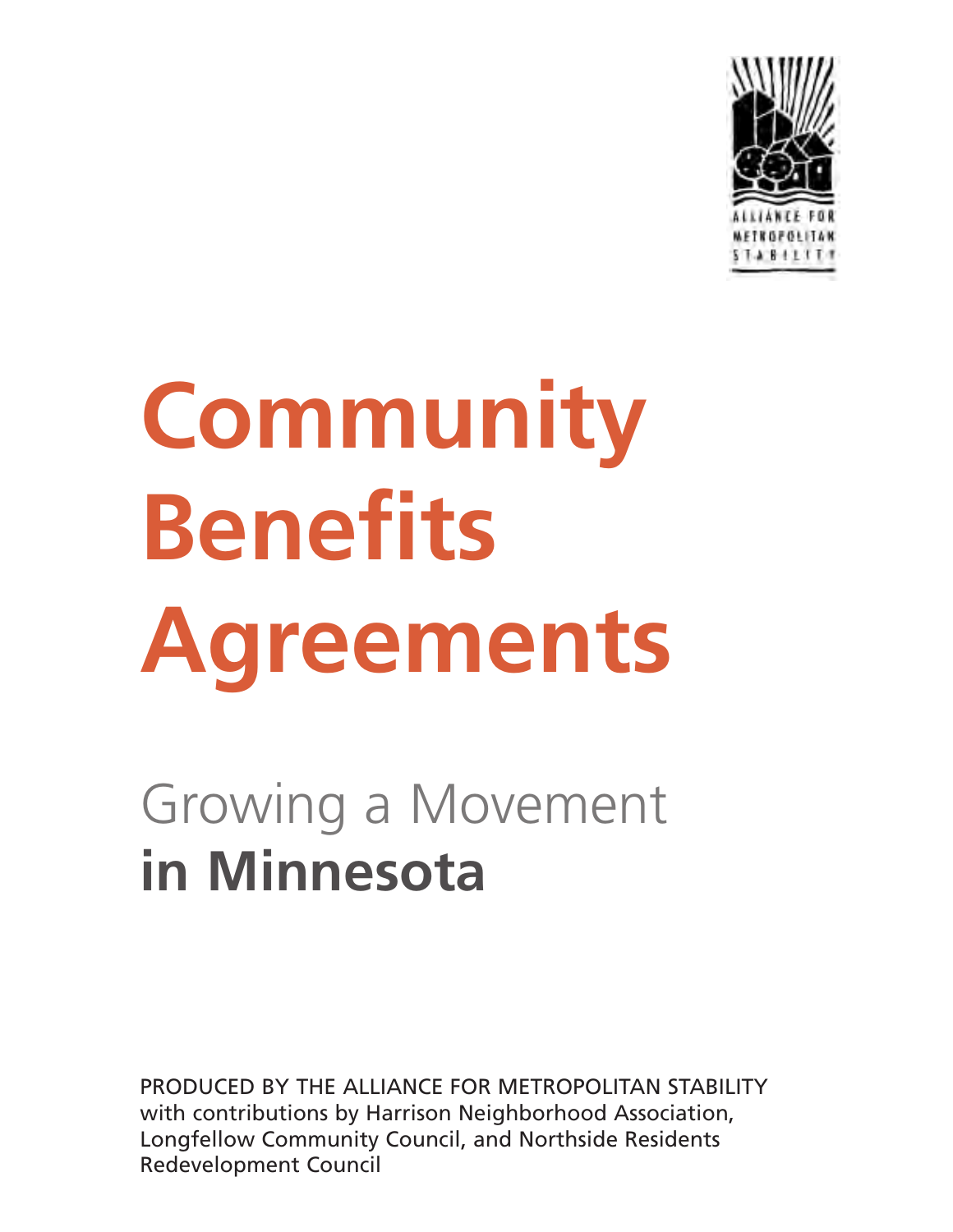# **Table of Contents**

| Introduction<br>Community Benefits Agreements: An Important Tool in the |
|-------------------------------------------------------------------------|
|                                                                         |
| Harrison Residents Grasp CBA as a Tool Towards Racial                   |
| Equitable Development and Community Benefits on St. Paul's              |
| African American Action Committee Engages Retail Giant on               |
| Longfellow Community Crafts a Vision for 38th and Hiawatha              |
| An Innovative University of Minnesota-Northside Partnership page 18     |
| Minneapolis Makes Wi-Fi Service Socially Responsible                    |
| <b>Additional Resources.</b><br>page 23                                 |
|                                                                         |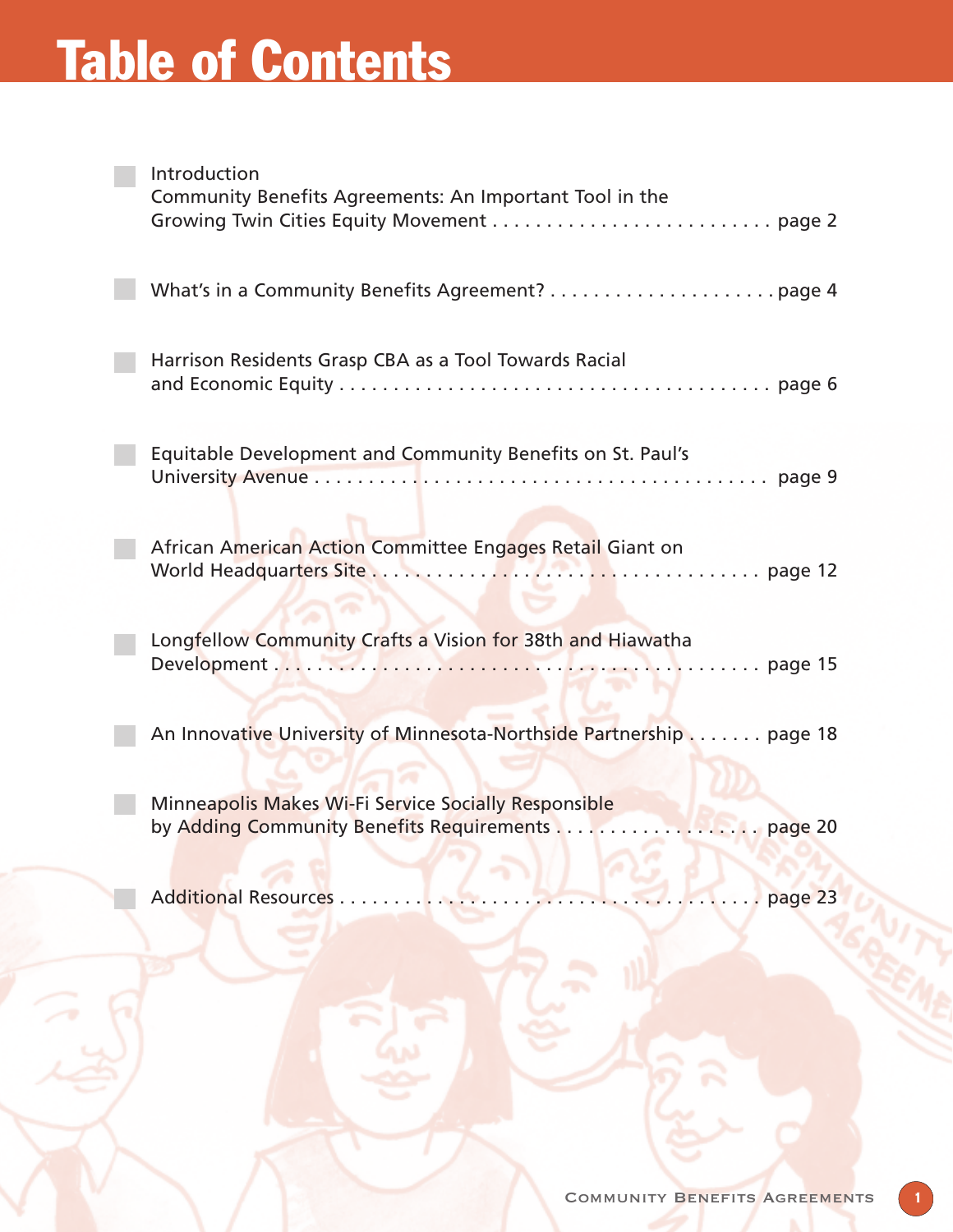## **Introduction**

### **Community Benefits Agreement:** An Important Tool in the Growing Twin Cities Equity Movement

**CBA**

**<sup>C</sup>B<sup>A</sup>**

by Maura Brown, Alliance for Metropolitan Stability

n May of 2001, a broad coalition of community allies in Los Angeles won a major campaign to tie an array of community benefits to the development of a publicly subsidized sports and entertainment complex adjacent In May of 2001, a broad coalition of community allies<br>in Los Angeles won a major campaign to tie an array<br>of community benefits to the development of a publicly<br>subsidized sports and entertainment complex adjacent<br>to the S renowned within equitable development circles, not only because of its significant outcomes for local low-income residents, but because it was the first example of a broad community coalition entering into a legal contract with a private developer to ensure the delivery of specific community benefits.

**THE "STAPLES CBA" BROUGHT A NEW TOOL TO**

**PEOPLE** concerned about how to hold developers accountable to their promises of new jobs, living wages, affordable housing and other benefits for the community. CBA stands for community benefits agreement: a legally enforceable contract, signed by community groups and by a developer, in which the developer agrees to specific outcomes defined by the impacted community. In turn, the community groups agree to publicly support the development.

Often implemented in instances where a project receives public subsidies, the premise inherent in the CBA concept is that public investments should have an equitable impact on the lives of local people. Cognizant of the historical failures of many policies to deliver the results promised to communities, CBAs go the further step of affording those affected an ongoing mechanism

through which to produce, monitor and enforce beneficial outcomes.

Benefits often detailed in CBAs include minority contracting, living-wage requirements, first-source hiring preferences, land banking and affordable housing set-asides, transit

**CBA**

integration, and green building techniques. Ultimately, CBAs are based



Community Benefits Agreements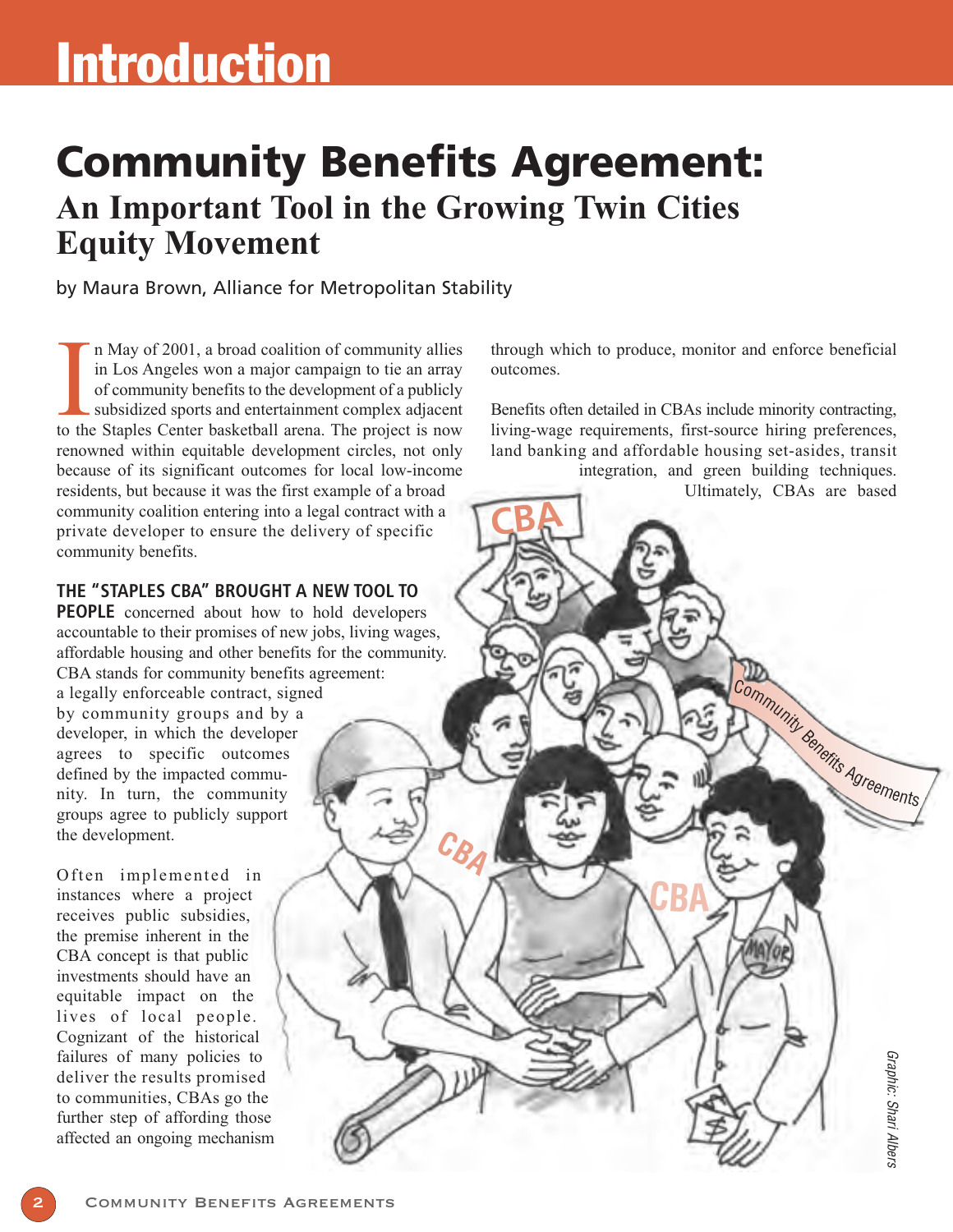on the premise that the particular needs of a community should inform the ways in which development there takes place.

### **CBAS ARE NOT A NEW IDEA — THEY BUILD OFF THE HISTORIC STRENGTHS OF GOOD NEIGHBOR AGREE-**

**MENTS.** But there are still relatively few examples of fully implemented CBAs throughout the country, and even fewer

in Minnesota. The Alliance for Metropolitan Stability has put this report together to further develop local understanding of CBAs' potential as a tool that can yield significant results in a wide variety of locations and circumstances. For the past several years, the Alliance has helped a broad range of groups — our member organizations and other community allies to ensure that local residents benefit from the largescale redevelopments in our midst. More and more

*CBA stands for community benefits CBA stands for community benefits agreement: a legally enforceable agreement: a legally enforceable contract, signed by community contract, signed by community groups and by a developer groups and by a developer, in which the developer agrees to which the developer agrees to specific outcomes defined by the specific outcomes defined by the impacted community and the impacted community and the community groups agree to community groups agree to publicly support the development. publicly support the development.*

Throughout this report, you will read stories from around the Twin Cities about groups who are making that happen. Each group uses the tool somewhat differently — as is most appropriate to their particular circumstances — and there are lessons to be learned from all of them. The article about the Longfellow Community Council demonstrates the use of a CBA to address a variety of community concerns, including affordable housing, environmental protection,

community and economic development, transitoriented development, living wages and general livability. The stories about the University Avenue, Brooklyn Park and the Harrison neighborhood campaigns demonstrate how CBAs also provide a mechanism through which an honest discussion of racism and its historic and current effects can occur.

Indeed, CBAs are a particularly powerful tool when

organizations and coalitions are turning to the CBA model to produce meaningful — and, perhaps more importantly, enforceable — outcomes for low-income people and communities of color.

**THE CBA MOVEMENT COMES AT A CRITICAL TIME IN OUR REGION'S HISTORY.** Despite overall economic growth, racial, economic and geographic disparities have been increasing in the Twin Cities and around the country. Study after study reveal both a growing gap between the rich and the poor and a failure to close wealth, health and achievement gaps between the white community and communities of color. Redevelopment in urban and older suburban areas often achieves many goals shared by progressive community organizations: better transit, preservation and creation of green and open spaces, denser housing and jobs, and generally decreased sprawl. However, it is imperative to push those redevelopment scenarios further, to ensure that redevelopment more meaningfully benefits low-income communities and communities of color.

lower-income communities of color are faced with redevelopment pressures. Such communities have too frequently been left out of decision making and been negatively impacted by development. CBAs provide them with a vehicle for getting and staying involved in decision-making and for guarding against gentrification and displacement. Finally, as you will read in the articles about the Digital Inclusion Campaign and the Northside Residents Redevelopment Council's efforts, CBAs are so flexible that they are not even limited to physical development projects.

**THE ALLIANCE IS COMMITTED TO CONTINUING TO WORK WITH COMMUNITY LEADERS** who want to use this tool to redefine the terms of the public debate and talk openly about the current failures of the marketplace and of public policies to substantively mitigate, much less resolve, economic, racial and geographic disparities. Working with the community to shift our discourse and to use this tool so that people can have an impact on decisions that affect their lives — will make us more effective in fighting for greater equity and is a critical step towards addressing the root causes of the disparities in our region.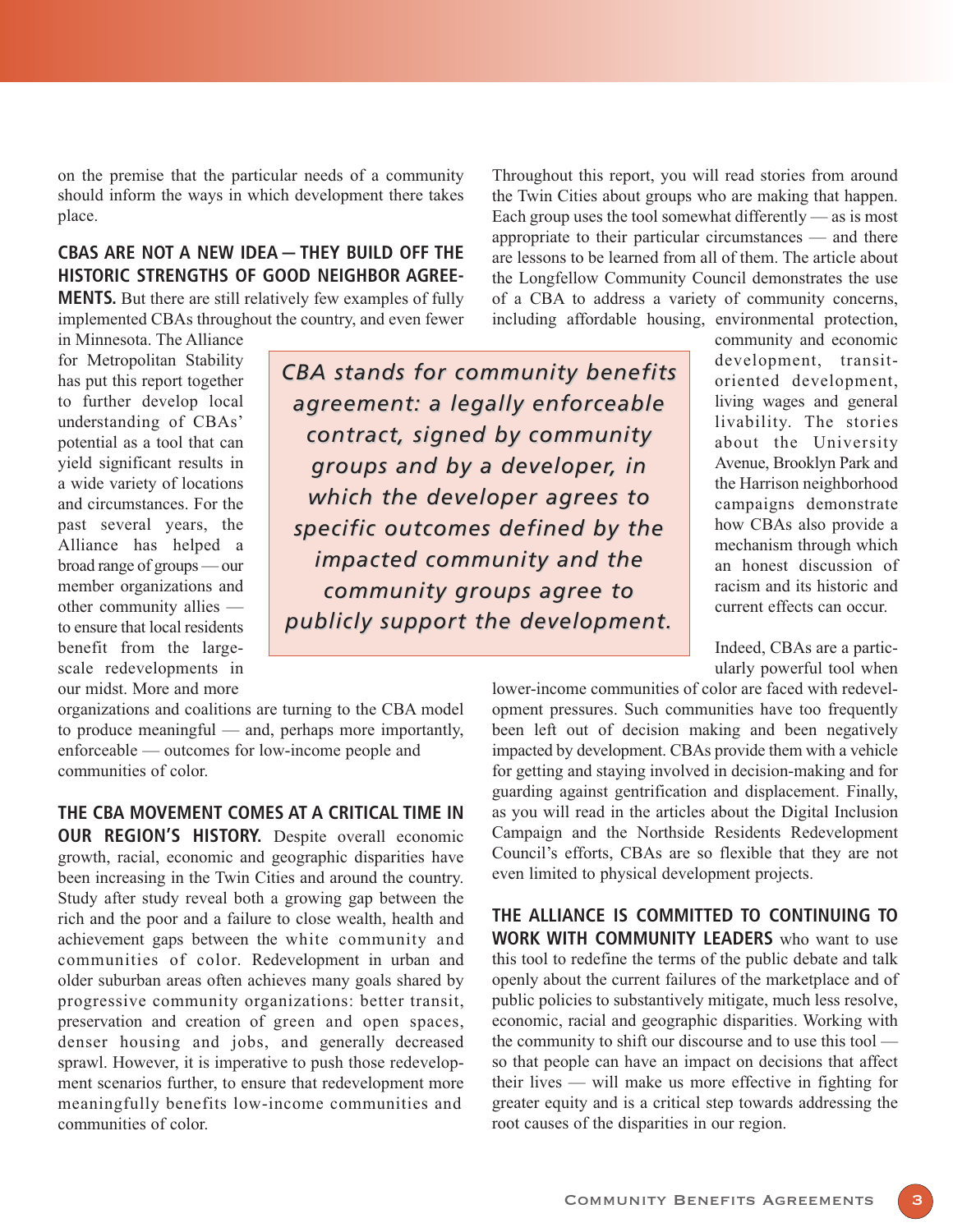# **Definition**

### **What's in a Community Benefits Agreement?**

he community benefits agreement (CBA) process begins with interested members of the community, who identify how a proposed development project can benefit residents and workers. Once a list of potential benefits is determined, community members meet with the developer and representatives of the city to negotiate a CBA. The CBA is a legal document that becomes part of the city's agreement with the developer. It contains numerous provisions stipulating exactly how a proposed development project can benefit residents and workers. Once a list of potential benefits is determined, community members meet with the developer and representatives of the city to negotiate a CBA. T The Center on Policy Initiatives (CPI) has developed a CBA menu, which provides a list of potential benefits and how they can help workers and communities. The menu includes:

### **QUALITY JOBS**

Public financial assistance can be used to create good jobs for our communities. This is one of the most important ways new development can benefit disadvantaged communities. To help create quality jobs, a CBA might include some of the following provisions:

- Living-Wage Jobs
- Locally Owned Operators
- Worker Retention
- Responsible Contractor

### **COMMUNITY SERVICES**

New developments offer a great opportunity to provide much needed services to communities who lack such services. Often a developer can offer one part of the solution like space, free rent or seed money that can make it possible for community organizations to do the rest.

- Childcare
- Filling Gaps in Neighborhood Services
- Community/ Youth Centers
- Health Clinics
- Neighborhood Improvement Fund

### **FIRST-SOURCE/LOCAL HIRING AND JOB TRAINING**

First-source hiring and local hiring programs can help link job opportunities to low-income communities surrounding developments. Through a first-source program, employers agree to hire from a specified source like a community group or a one-stop center. Through a local hiring program, employers agree to hire from certain zip codes surrounding the development. First-source programs can help employers by cutting down on their recruitment and training costs. Developers can take steps towards establishing one of these programs in the following ways:

- Agree to Participate
- Provide Seed Money
- Provide Space

### **ENVIRONMENTAL IMPROVEMENTS**

A healthy environment is part of a healthy community. Especially because development has negative environmental impacts on communities, environmental considerations, above and beyond the legally required Environmental Impact Report (EIR), will help protect the community from environmental dangers.

- Parks
- Construction and Traffic Management
- Mitigation of Negative Environmental Impacts
- Green Building Practices

### **AFFORDABLE HOUSING**

There is an affordable housing crisis. People do not make enough to afford rent. While we strive for better jobs, it is also important to provide quality affordable housing for all who need it.

- Affordable Units
- Low- or No-Interest Housing Loans
- Linkage Fee
- Land to Build Housing
- Responsible Landlord Policy
- Developer Contribution to Relocation Benefits

### **COMMUNITY INVOLVEMENT**

The community is the best judge of what it needs. Much of economic development work is meant to uplift communities and the best way to make sure this happens is to involve affected communities in the development approval process.

- Community Input in Development Process
- Community Input in Selection of Tenants
- Community Support

From the **Center on Policy Initiatives**. For more information, visit CPI's website at **www.onlinecpi.org/index.html**

CPI is a nonprofit research, organizing and advocacy organization dedicated to improving the lives of the working poor by building a movement for economic justice in San Diego. Promoting CBA strategies is a cornerstone of CPI's Responsible Development campaign.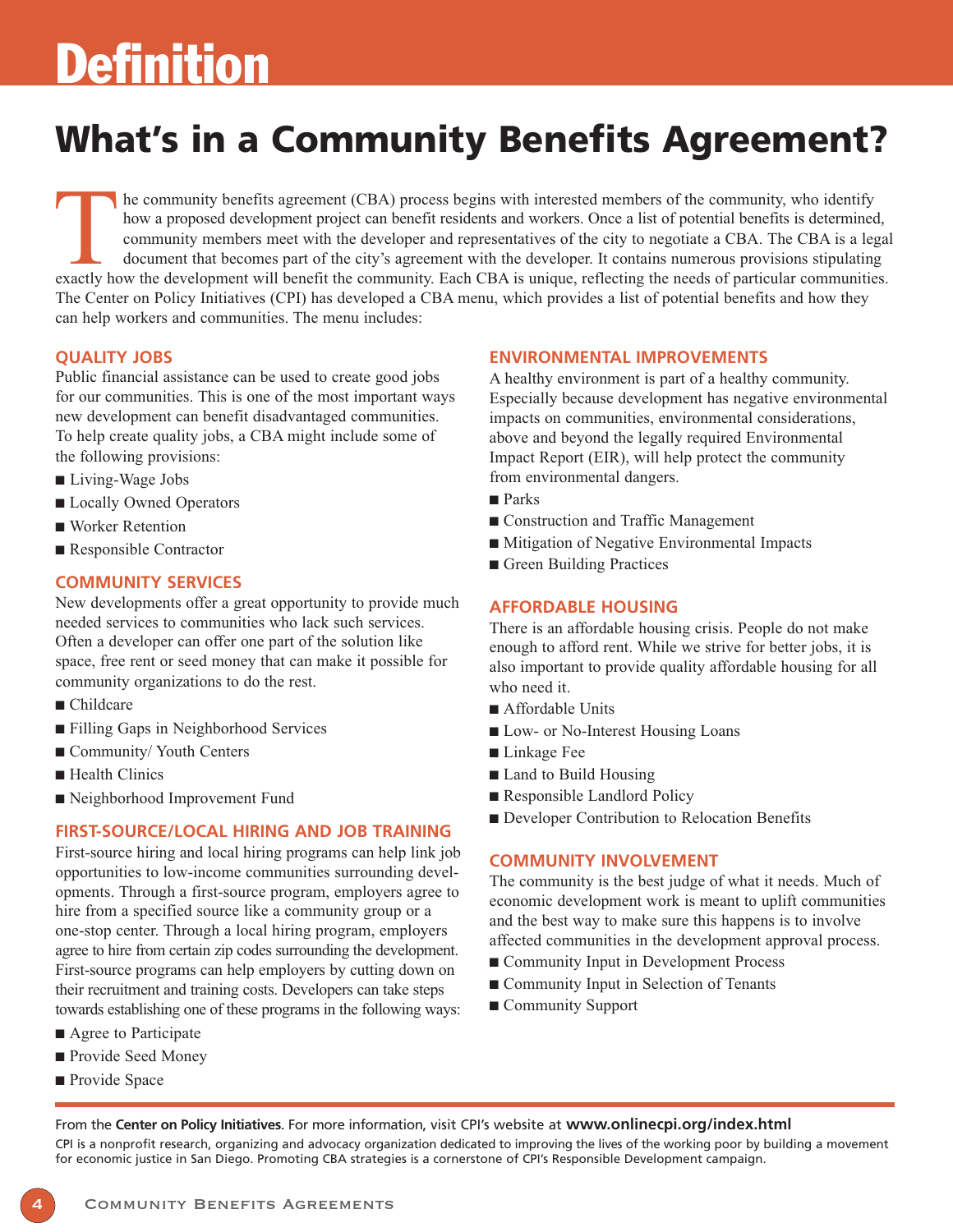## **Examples**

# **Tales from the Field**

**E**  $\frac{1}{2}$   $\frac{1}{2}$   $\frac{1}{2}$   $\frac{1}{2}$ 

**RACIAL** 

**EQUITY**

**\$**

**Equity**

**WO**

**RK Choices**

Six Stories from the Growing Twin Cities Community Benefits Movement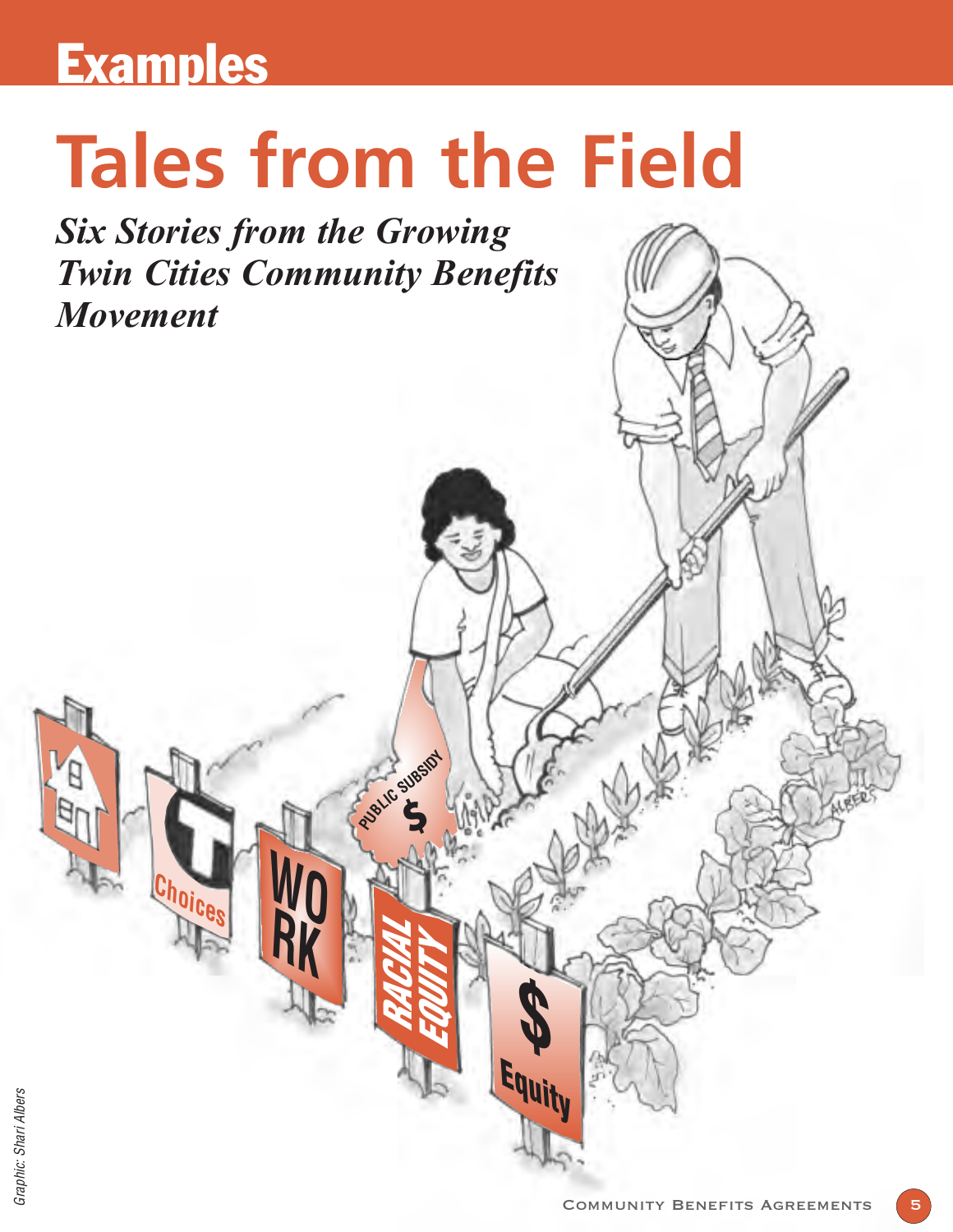Community<br>19 Benefits<br>Agreement<br>1 **Community Benefits** Agreement

### **Harrison Residents Grasp CBA as a Tool Towards Racial and Economic Equity**

The Harrison Neighborhood Association has been working with the Bryn Mawr Neighborhood Association, local businesses, residents and the city of Minneapolis to develop a master redevelopment plan for the Bassett Creek Valley since 1998. The valley, a 230-acre, largely industrial site that borders both the Harrison and Bryn Mawr neighborhoods is of interest to HNA because of its potential to bring jobs, housing and economic development opportunities to the residents of the adjacent neighborhoods. Yet there is also widespread skepticism about what redevelopment of the valley will really mean for the neighborhood and a desire to make sure this is not business as usual.

By Mitch Thompson, Harrison Neighborhood Association board president

he Harrison Neighborhood Association's efforts to promote racial and economic equity through the use of a community benefits agreement (CBA) is creating a buzz in Minneapolis. This The Harrison Neighton Property to promote racial<br>the use of a complete use of a complete to (CBA) is creating<br>article provides a brief

overview of the history and context surrounding HNA's choice to use a CBA in redevelopment efforts.

The Harrison Neighborhood Association is a small - but powerful — geographically based organization located in north Minneapolis representing a constituency that is 38 percent African American, nearly 30 percent Southeast Asian, and just over 20 percent people of



**Community members gather to celebrate and affirm a shared vision for Harrison Neighborhood.**

European descent. The median income for a family here is a little more than \$21,000. Racial and economic equity are at the forefront of our organizational priorities as a result of potential large scale development and of our proactive efforts to address institutionalized racism and its impacts on our community in a strategic manner.

### **"UNDOING RACISM" UNITED THE COMMUNITY AND HELPED TO FRAME CBA**

We are a resident-led organization and effectively engaging and representing our diverse constituency has been a longstanding priority for us. Three years ago, the Harrison Neighborhood Association started a concerted effort to be more representative of and accountable to the community it serves by seeking the assistance of the People's Institute for Survival and Beyond. Since that time, Harrison leadership has been working through an undoing racism process. This has helped unite our community; it supports our development of a deeper understanding of our current and historic

> relationships and experiences. It has also helped frame our initiative to negotiate a community benefits agreement for the Bassett Creek Valley that benefits existing residents who are predominately people of color and low-income.

> Many of us now believe that poverty is the number one issue facing Harrison, but racism is the number one issue keeping us from building the social capital neces-

sary to lift our community out of poverty. In north Minneapolis, a well-organized community with an antiracist analysis is the prerequisite for any poverty reduction efforts. Without those two elements a process of gentrification is the most plausible outcome for successful community revitalization efforts. This statement is well supported by Minneapolis history.

Our efforts to ensure an equitable redevelopment of Bassett Creek Valley are complex and have involved community organizing and participation in a stakeholders group known as the Redevelopment Oversight Committee (ROC) for Bassett Creek Valley. The Redevelopment Oversight Committee has partnered with a major developer, Ryan Companies, to create a Redevelopment Plan for the 230 acres of Bassett Creek Valley. (See map)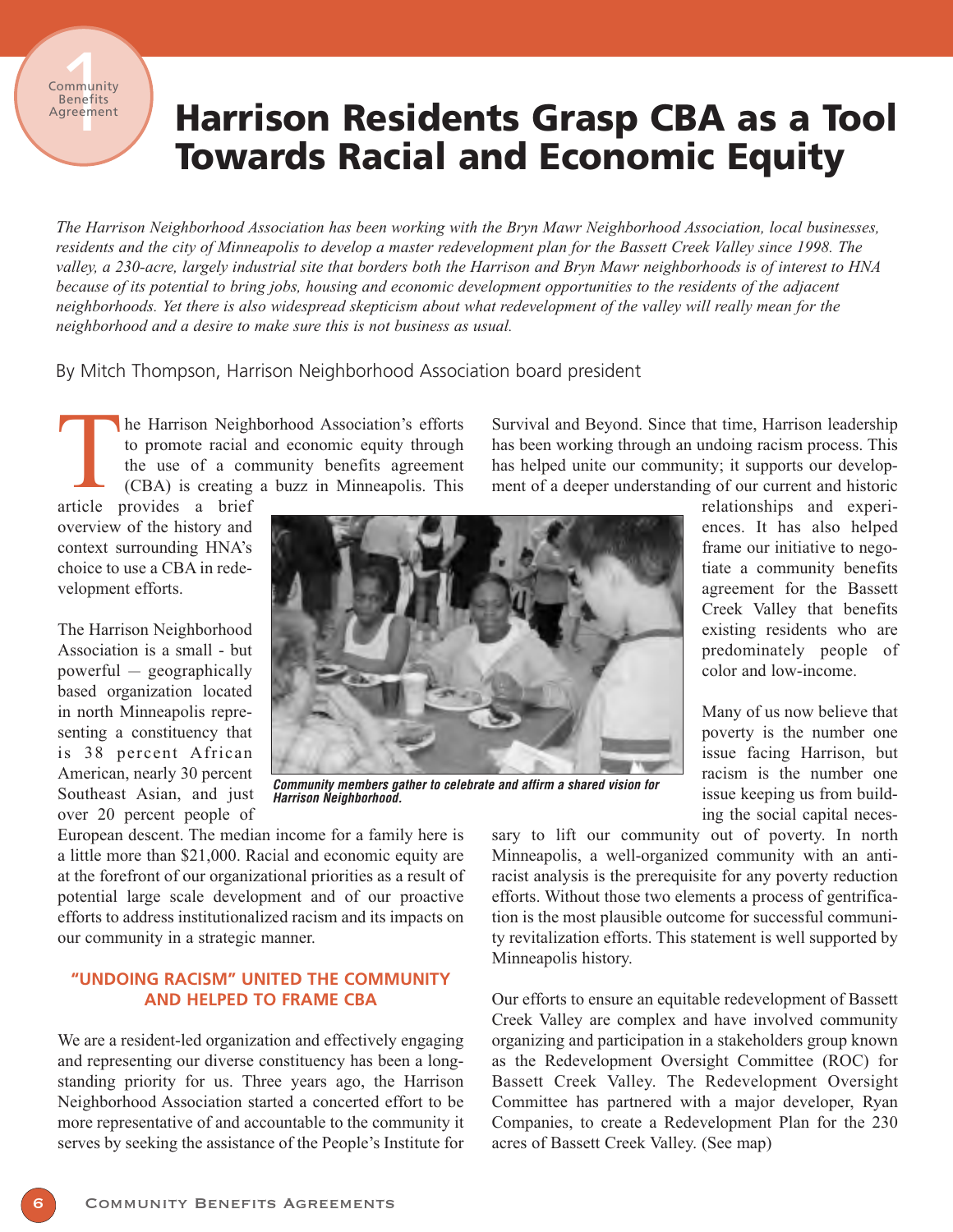

**Harrison residents attended a CBA community meeting. Photos: Maura Brown**

A high level of community engagement by the diverse constituencies in Harrison has led us to ask tough questions. What does development really mean for Harrison? Does the proverbial rising tide actually raise or sink our boats? Will we still be able to live here? Who will be able to access new jobs? How can we make sure that the people who live in north Minneapolis now directly and concretely benefit from any redevelopment?

In response to these questions, we organized two large community meetings that were planned and facilitated by resident leaders. More than 100 residents participated, with more than half being people of color, one-third being immigrants or refugees, and nearly 50 percent being renters. By the end we developed "Guiding Principles," calling for development that benefits the community and that employs tools to guard against displacement and gentrification. It is these community developed principles that provide the basis for our ongoing CBA work. (See sidebar on right.)



### **HARRISON IS SHARING CBA TOOLS AND EXPERIENCE WITH OTHER NEIGHBORHOODS**

The CBA model has proven to be an effective tool to educate and empower our neighborhood to represent our interests in a significant, complicated and community-shaping redevelopment process. Our community resonates with and is deeply engaged in the work we are doing. Recently we have been sharing our thinking and the CBA tool with other neighborhoods with similar demographics.

See **Harrison Residents Grasp CBA as Tool**, p. 8

### **The "Guiding Principles for Redevelopment**" were adopted by Harrison

neighborhood residents on February 28, 2005, and represent the unified voice of Harrison residents. The guiding principles clearly state residents' vision for redevelopment, namely that it "improve the lives of the people who currently live and work in the Harrison Neighborhood." A **Harrison Community Benefits Agreement** will take the guiding principles to the next level by adding numbers to each goal and outlining processes to achieve them so that redevelopment is accountable and better able to meet community needs.

#### **RESIDENTIAL/ HOUSING redevelopment shall:**

- Preserve and improve existing housing in the Bassett Creek Valley area while safeguarding against displacement and gentrification.
- $\blacksquare$  Create a wide variety of new housing options, both single-family and multi-family, both ownership and rental, at a mix of affordability levels, to meet the housing needs of future, but especially current, residents.

### **ECONOMIC redevelopment shall:**

- Provide long- and short-term living-wage jobs for area residents.
- Create work opportunities and resources for existing businesses in Harrison, with an emphasis on those that are minority- and female-owned.
- Establish links between educational and job training resources and neighborhood residents, including youth, to enhance employment opportunities.
- Set minority and female construction participation goals above city minimums; provide for the necessary outreach to attain these goals.

### **QUALITY OF LIFE/ COMMUNITY redevelopment shall:**

- Address the basic retail and service needs of the people who live and work in and around the Harrison neighborhood.
- Support HNA in creating a "sense of place" in the Basset Creek Valley and within the larger neighborhood that reaches across culture and economic classes.
- Create designs that are pedestrian-friendly and fully accessible, that inhibit crime, and that improve the sense of safety.
- Improve linkages to other parts of the city and surrounding areas.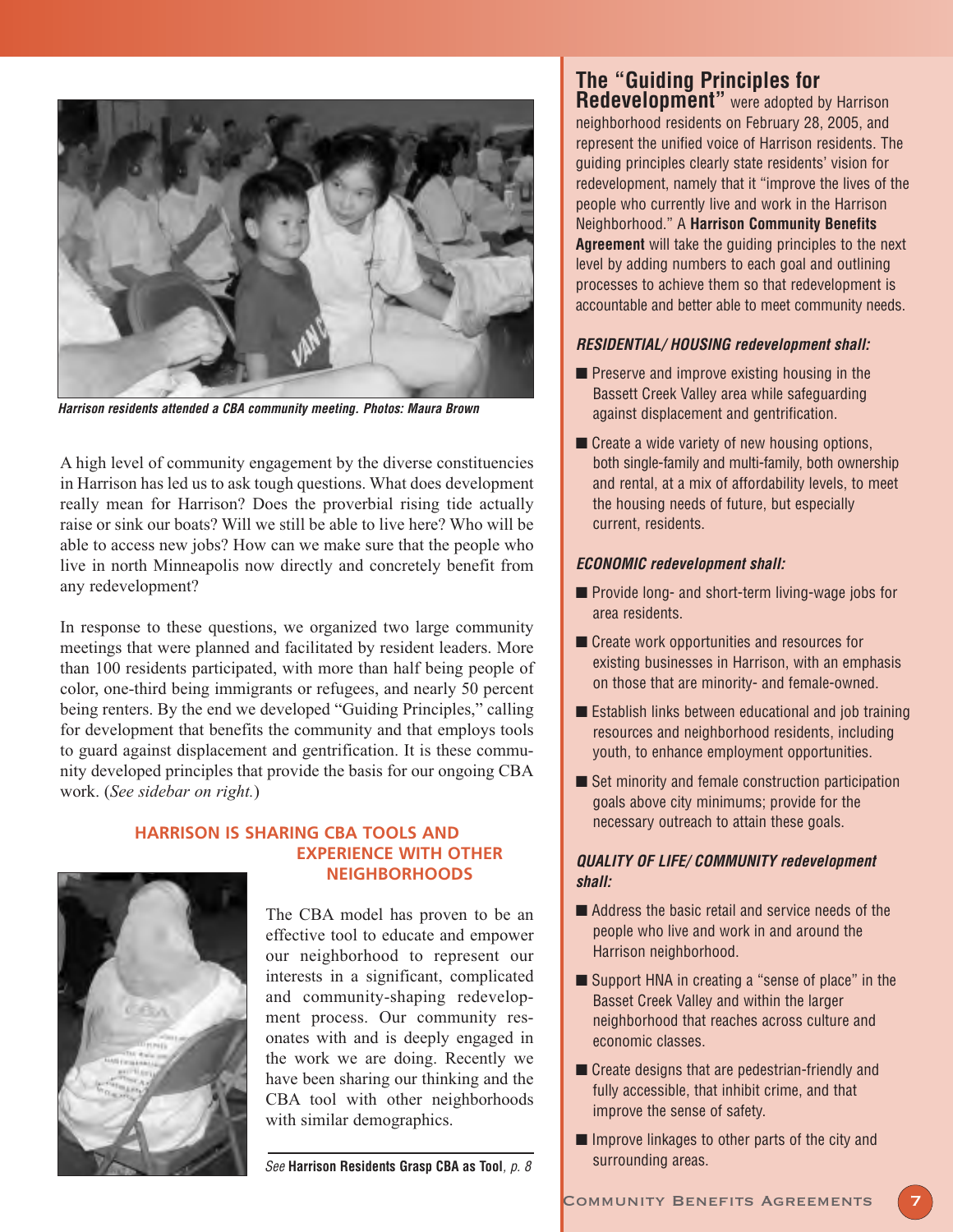### **Harrison Residents Grasp CBA as Tool continued**

We have been pleased — though not surprised — to find that the idea of changing the rules of the game through developing a CBA makes immediate sense to almost everybody who has had experience participating in or being effected by redevelopment as it has occurred historically in our communities. Several organizations have provided letters of support and other forms of assistance. So far our work has been well received by the potential developer as well. Ryan Companies has agreed in writing to negotiate a "detailed community benefits agreement."

Further, we believe that our work to secure community benefits from the Bassett Creek Valley effort truly embodies the spirit of our vision for our community. Our vision is that: We are creating a prosperous and peaceful community that equitably benefits all of Harrison's diverse racial, cultural and economic groups. We will combat racism and other forms of oppression by establishing an environment of stewardship where all individuals can participate through shared power and mutual accountability.

### **"THIS IS JUST COMMON SENSE"**

This vision, formally approved by 160 residents (70 percent of whom are people of color), is what we hold in front of us to remind us of our path. Because, of course, there is still much work to be done. While we have broad agreement in principle from many city officials and one major developer, we know that is different from a binding agreement which delivers meaningfully to low-income people and people of color. Our eyes are on that prize, and we are working to guarantee that any redevelopment in our area that receives public assistance includes a community benefits agreement. To us, this is just common sense.

For further information about our efforts and how to support this important work, please contact the Harrison Neighborhood Association offices at 612-374-4849.

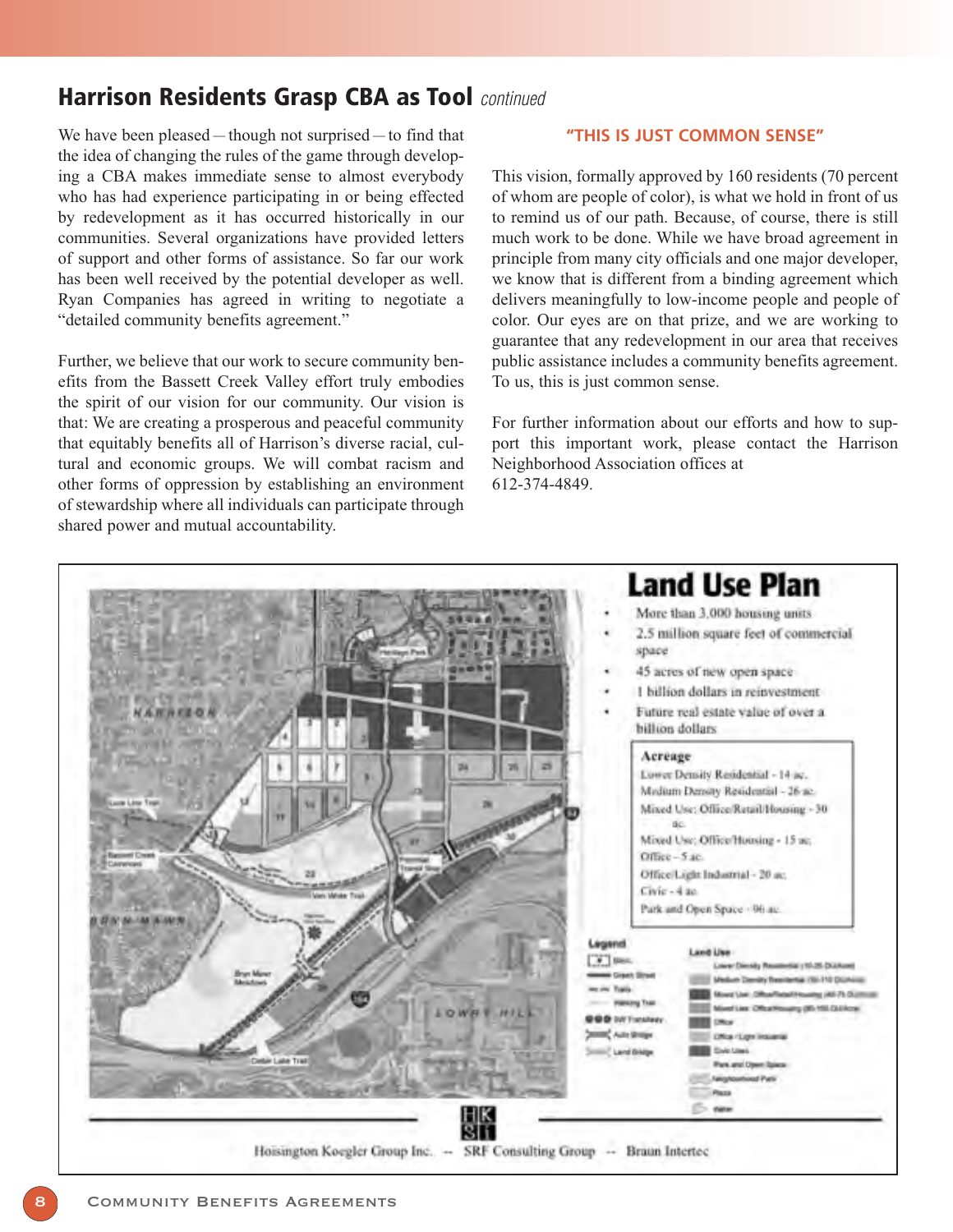### Community<br>
Benefits<br>
Agreement<br>
Person **Community Benefits** Agreement

### **Equitable Development and Community Benefits on St. Paul's University Avenue**

By Alliance for Metropolitan Stability staff

t. Paul's University Avenue and its surrounding communities have always been places of rich diversity, complexity and change — some of those changes desirable and some not, from the commut. Paul's University Avenue and its surrounding<br>communities have always been places of rich diver-<br>sity, complexity and change — some of those<br>changes desirable and some not, from the commu-<br>nity's perspective. Change alon with the planned construction of Central Corridor light rail transit (LRT) that will connect downtown Minneapolis and downtown St. Paul. Community organizations and residents are collaborating to ensure that any new development along

### **COMMUNITY BENEFITS – BOTH A TOOL AND A GOAL**

UACC draws inspiration from successes around the country on the part of community-based groups and coalitions using CBAs as a tool for equitable development — especially along transit corridors. Since Central Corridor LRT will benefit from a \$1 billion public investment, questions of who benefits from and who makes decisions about that investment are key. Many community members have expe-

the corridor brings benefits to existing residents rather than displacing low-income people, small and ethnic businesses, and communities of color.

The University Avenue Community Coalition (UACC) is a group of community organizations and residents working together to build power in the community to gain equitable development development that benefits everyone on and near University Avenue. UACC includes organized labor, housing, faith, racial and cultural equity, transit, economic justice, environ-



**Community members identify where they want LRT stops located: Western, Victoria and Hamline Avenues. Photo: Jo Haberman**

rienced the disempowerment that followed decisions made when I-94 nearly destroyed the historic Rondo community, displacing businesses and homes that belonged predominantly to people of color. UACC works to be an organized voice for power-shifting to serve and benefit the community. UACC is seeking community benefits in six areas:

**1. Affordable Housing:** Development and redevelopment along University should provide a full range of rental and home ownership choices. Thirty percent

mental, community development and neighborhood organizations.

The primary purpose of UACC is to organize community members to fight for community benefits for low-income people and people of color. UACC's multi-sector approach allows the coalition to engage a broad cross-section of the residents of the neighborhoods surrounding University Avenue to call for equity in decisions regarding LRT and related development along the corridor. UACC uses a variety of different strategies to engage community members community forums, candidates forums, trainings, community events and door-knocking campaigns — to keep community members informed and educated about what is happening now and in the future in their community.

of all new units should be affordable to households at or below an income of \$16,000 for rental (which represents 25 percent of the St. Paul median income) and \$25,000 for ownership (which represents 50 percent of the St. Paul median income), without displacing current residents.

**2. Equal Access:** Minority contractors should be guaranteed equal access, as well as full enforcement of civil rights provisions in economic development laws and policies.

**3. Community Investment for Wealth Creation**: Job training and workforce development, minority and local hiring, small-business and entrepreneur assistance, and

See **Equitable Development and Community Benefits** , p. 10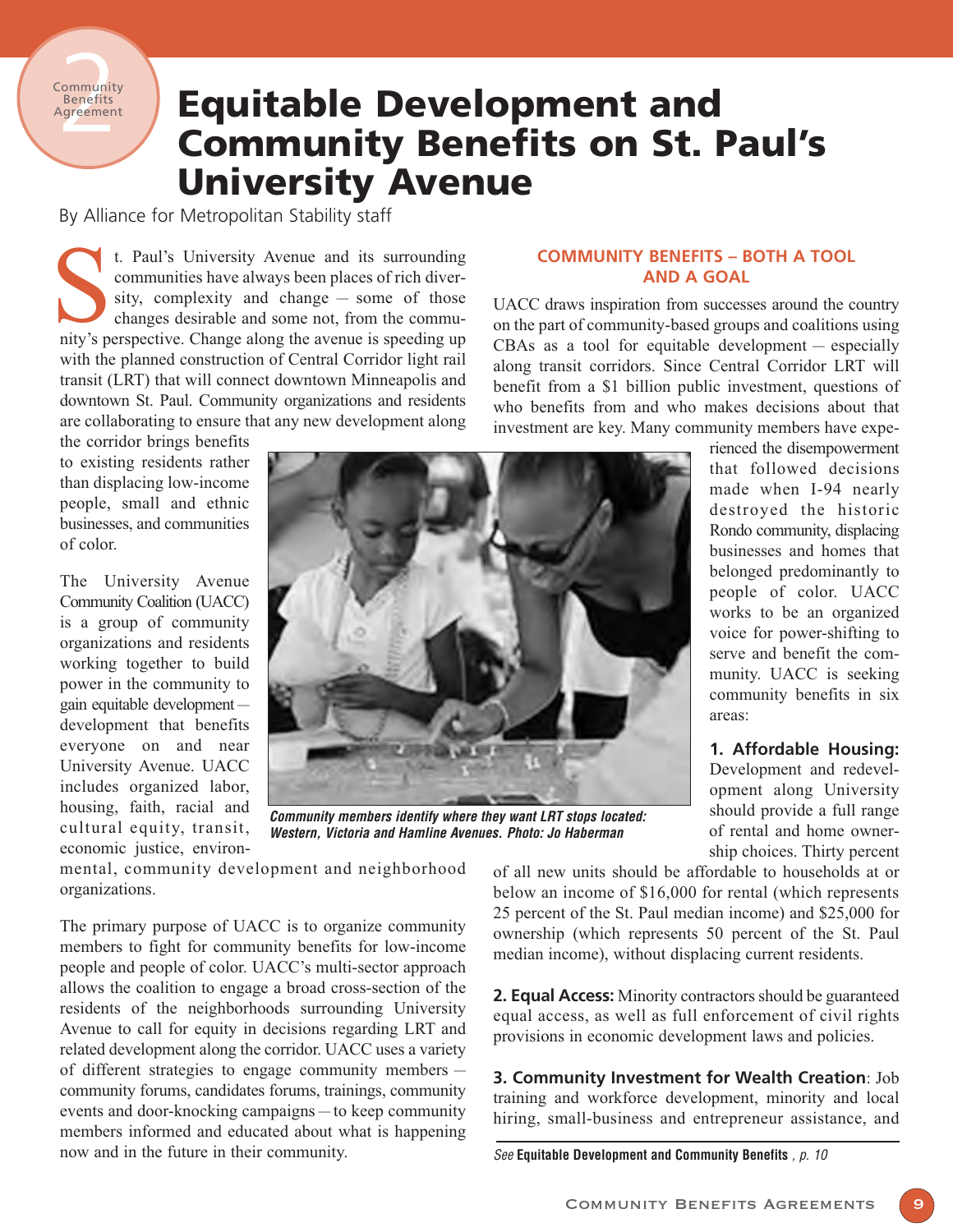### **Equitable Development and Community Benefits** continued

programs that assist lower-income people and people of color in attaining home ownership should be a priority incorporated into all development.

**4. Right to Organize for Good Jobs**: Workers in every community should have a living wage, affordable healthcare and pensions. They should also have the right to organize and to be fully protected under the National Labor Relations Act without interference from hostile employers. Participating labor unions should be fully committed to representing all workers, supporting local hiring programs and building power in their communities.

**5. Transit**: People of color and low-income people should be a significant part of the workforce that builds Central Corridor LRT. The number and location of stations and development around the stations should reflect community needs and identities. Job and housing densities along the rail line can and should incorporate good jobs and affordable housing. Bus service should be preserved and expanded and should serve the local community.

**6. Cultural Preservation, Enhancement and Development**: Development along University Avenue should preserve and enhance the existing cultural complexity of the community's reflection of a wide variety of world cultural heritage. Revitalization should incorporate creative anti-gentrification tools and promote cultural tourism that would build and sustain wealth creation for existing ethnic communities.

These goals have been adopted by UACC, but they also represent the goals of the twelve unique organizations that are active in the coalition. As Vic Rosenthal of Jewish Community Action explains, "We don't want to reinvent the wheel. This coalition is made up of groups already working on issues that are central to a future of equitable development along University Avenue. We want to broaden and strengthen the voices of those who will be directly impacted, and push together for equitable outcomes."

### **PROGRESS AT LEXINGTON AND UNIVERSITY**

UACC had some early organizing successes at the intersection of Lexington and University Avenues. That intersection was slated for major redevelopment efforts when Target Corporation announced it wanted to build its first urban SuperTarget on land purchased adjacent to its current location on University. A team of UACC members, including University UNITED, the Lexington-Hamline Community Council, Jewish Community Action, and United Food and Commercial Workers Local 789, quickly sprang into action to work with Target to add benefits for the community to

the development agreement. Discussions were held for denser, transit- and pedestrian-oriented design that decreased the vast parking acreage proposed between the front door and University Avenue. Advocates also attempted to secure agreements for minority contracting, local hiring, living wages, a solid number of full-time jobs with benefits and respect for the right of employees to organize.

While few changes were made to the design of the development, UACC made significant progress in negotiations with Target. Contractors agreed to include 20 percent minorities in building on the site, and Target agreed to seek an estimated 200 new employees from the surrounding neighborhoods to double its staff. In addition, St. Paul Mayor Chris Coleman publicly committed to holding future development along University to higher standards of transit-oriented design and mixed use.

UACC's success with Target reinforced other equitable development wins at the Lexington and University intersection. The nonprofit developer Episcopal Homes committed to build 50 affordable homes for senior citizens. TCF Bank built a second-story job training center at its new site, which is a prime example of both equitable and transit-oriented development advocated for by UACC. And Wellington Management, Episcopal Homes and the Wilder Foundation committed to local hiring in their new developments at the intersection.

### **LOCAL POLICY INITIATIVES**

In addition to negotiating with specific developers, UACC has spent considerable time working with city officials and task forces to advocate for policies that will encourage equitable development along the Central Corridor. UACC advocated for, and the St. Paul City Council passed, an interim zoning overlay ordinance, which is a tool for increased community control over development decisions on the corridor, requiring new land uses to conform to transitoriented development standards during a 12-month period. The ordinance will ensure that zoning and development policies, recommendations and strategies are fully considered by the community and the city of St. Paul.

UACC members also attended the city's Central Corridor Task Force meetings to advocate for equity considerations as the task force made recommendations to the city about its development strategy. Many principles and concepts advocated for by community-based organizations and residents made it into the task force's final recommendations. The task force has asked the city to preserve the existing housing stock, promote inclusionary housing, create living-wage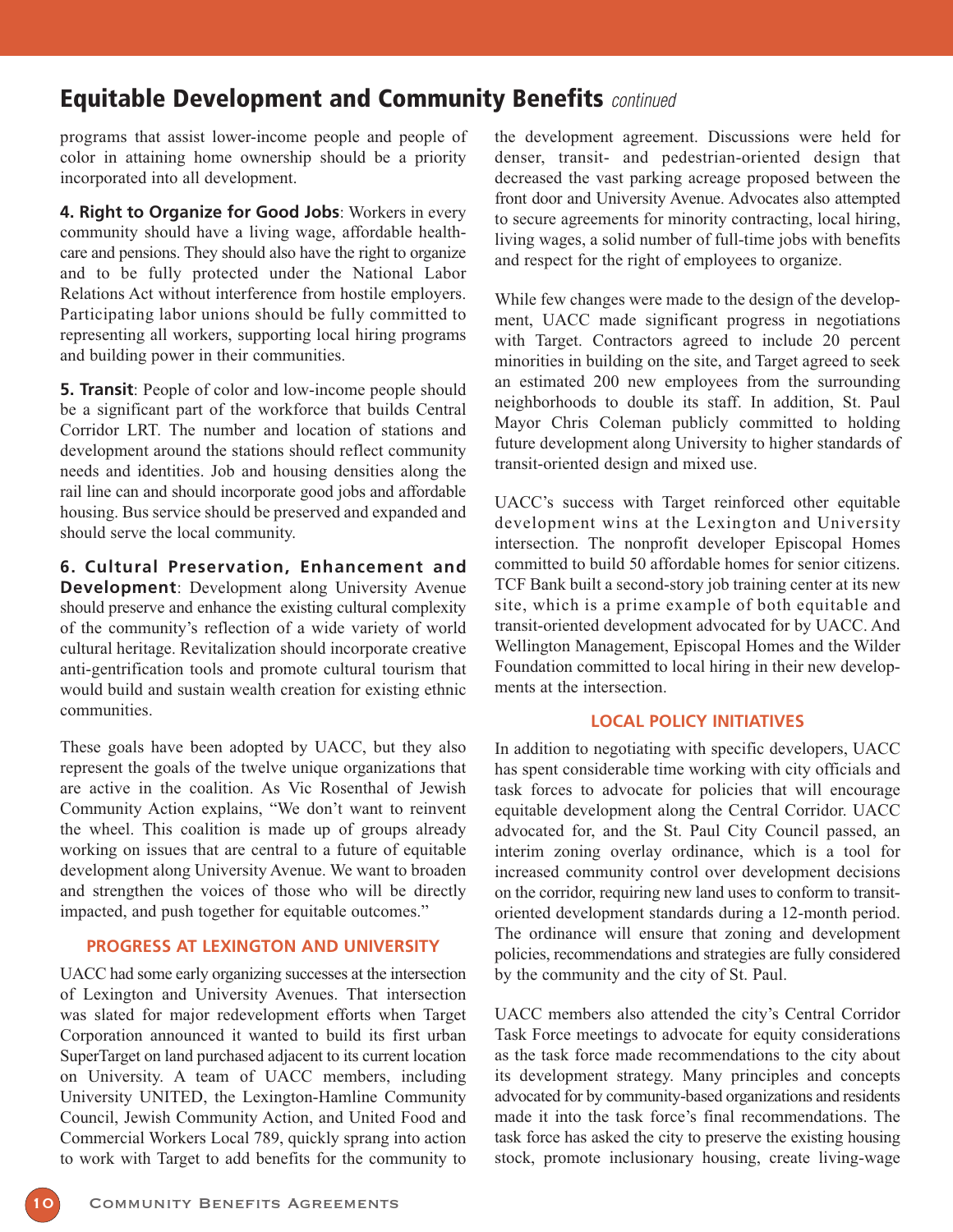jobs, preserve existing businesses, and create wealth through new home- and business-ownership opportunities. The task force even referred to CBAs in their final recommendations, stating that LRT development should "benefit and strengthen the diverse communities along the corridor (and) should act as a catalyst for 'lifting up' the many communities along its length."

### **WHAT'S NEXT**

Now that UACC has demonstrated its effectiveness negotiating with private developers and public decision-makers, the coalition is focusing on two specific campaigns. UACC will spend the next several months advocating for an equitable distribution of stops along University Avenue and for a racial impact policy to be passed by the city of St. Paul.

#### **Stops for Us Campaign**

UACC believes that if LRT passes through the neighborhoods along University Avenue, it should provide access where low-income people and people of color already live, work and do business. That's why the coalition is advocating for the city to change its plans — either by adding new stops



**UACC at Rondo Days. Photo: Jo Haberman**

or replacing proposed stops — so that the train will stop at Western, Victoria and Hamline Avenues.

Community members have identified the need for stops at these three intersections — places where low-income people and communities of color have established a sense of community, where affordable housing and business opportunities can be found, and where existing residents want to stay. The city of St. Paul is studying the potential for future LRT stops at Western, Victoria and Hamline. The Stops For Us campaign will ensure that community members, allies and partners are part of the process. You can find the most up-to-date information about the campaign at www.stopsforus.com.

### **Racial Equity Policy Campaign**

Inclusion of racial impact analysis in economic development planning and public subsidy awards is a pioneering concept. UACC wants to provide a national model for extending the criteria used for analyzing community economic impact and benefit to include racial equity impacts and benefits. The amount of funds made available to local government to allocate for subsidies to private businesses is usually based on the number of low-income people of color in the area. Yet the benefits from those subsidies often completely bypass the very people they were intended to help. A racial impact policy would help communities see the opportunities and pitfalls coming, so that solutions could be created – rather than looking back at development built with subsidies that only benefit wealthy white developers.

These two campaigns are important efforts to organize for community benefits because they will provide new resources to the neighborhoods that border University Avenue — and potentially neighborhoods throughout St. Paul — both now and in the future. Bernie Hesse, of the United Food and Commercial Workers Local 789, sums it up: "We're saying that land-use decisions are social justice decisions, and we expect the city, the Planning and Economic Development department, the mayor's office everyone who has something to say about the future of University Avenue — to take that seriously."

#### **UACC MEMBERS**

- Aurora/St. Anthony Neighborhood Development Corporation Minnesota Senior Federation
- Community Stabilization Project
- Got Voice-Got Power!
- ISAIAH
- Jewish Community Action
- Just Equity
- Minnesota Center for Environmental Advocacy
- Minnesota ACORN
- 
- Service Employees International Union Local 26
- Transit for Livable Communities
- United Food & Commercial Workers Local 789
- Community members
- Staff support: Alliance for Metropolitan Stability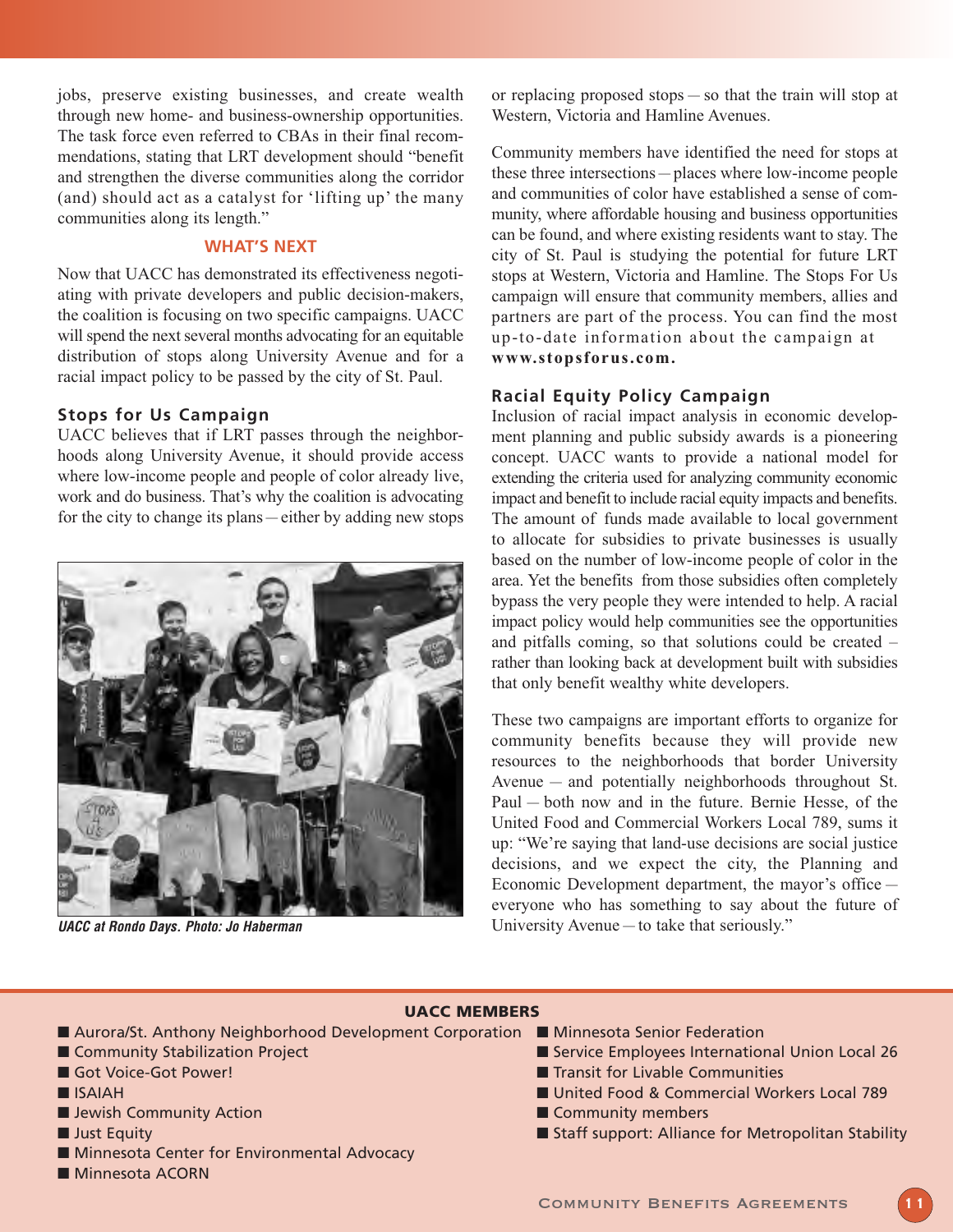### **African American Action Committee Engages Retail Giant on World Headquarters Site**

By Jo Haberman, Alliance for Metropolitan Stability

he African American Action Committee (AAAC) in Brooklyn Park was born out of a successful community struggle to stop the demolition of 900 units of affordable housing. Now this new group **faces a potentially even larger campaign to restore a living faces** a potentially even larger campaign to restore a living faces a potentially even larger campaign to restore a living wage for the hundreds of jobs connected to the proposed Target Corporate headquarters in Brooklyn Park — jobs that could benefit many of the same people in greatest need of affordable housing.

### **AAAC EMERGES OUT OF 2004 AFFORDABLE HOUSING BATTLE**

In the fall of 2004, community groups learned that the city of Brooklyn Park was planning to place a referendum on the ballot that November, attempting to raise taxes by \$35 million in order to "redevelop" some of the longstanding and most affordable apartment buildings in the city. The Alliance supported a community coalition that eventually succeeded in saving the housing by defeating the referendum. The coalition was led by Community Stabilization Project, Service Employees International Union Local 26, HOME Line, Housing Preservation Project, Metropolitan Interfaith Council on Affordable Housing, community members, home owners and small-business owners.

Mari Lecours with the Community Stabilization Project said about the campaign, "We weren't surprised, because Brooklyn Park had attempted to remove these affordable apartments before — they are home to mostly African Americans, with significant numbers of Latino, Liberian

and other immigrant families. The city had tried over the years to paint a picture of the area as crime-ridden, dilapidated and blighted — in order to gain support for demolition and replacement with higher-tax-value development. In fact, while some of the units could benefit from rehab, most of the area is well-maintained, with lovely lawns and gardens. We saw the city's effort to remove the housing as a racist policy to displace communities of color and lowerincome community members."

In reflecting on the organizing effort, several people identified the need for an organized voice of African American community members in Brooklyn Park. The African American Action Committee was born.

"AAAC has taken on the responsibility of pushing for change in the social, economic and political fabric of the community for the enhancement of the lives of people of color in the area," says Eugene Dix, executive director of AAAC. "As new development is proposed in our community, we will continue our efforts to organize the community across diverse faiths, ethnicities, political interests and economic means while uniting with the strength of existing organizations to work collaboratively toward common goals."

#### **A DEVELOPMENT OF UNPRECEDENTED SIZE**

AAAC didn't have to wait long until its next major challenge arose. The city of Brooklyn Park has signed on to a mammoth development project: Target Corporation's proposed world headquarters corporate campus in Brooklyn Park, a \$1.75 billion, 340-acre mega-development near the intersection of two major highways. The plan is to develop a new city center, with 3,000 housing units, an 8-acre county library, public green space, and an extensive retail, office and entertainment complex. When completed, the site will be home to 30,000 new jobs (half of those created by Target) and will be the largest corporate campus in the Twin Cities region.



**Community members listened to city and Target officials at a town hall meeting.**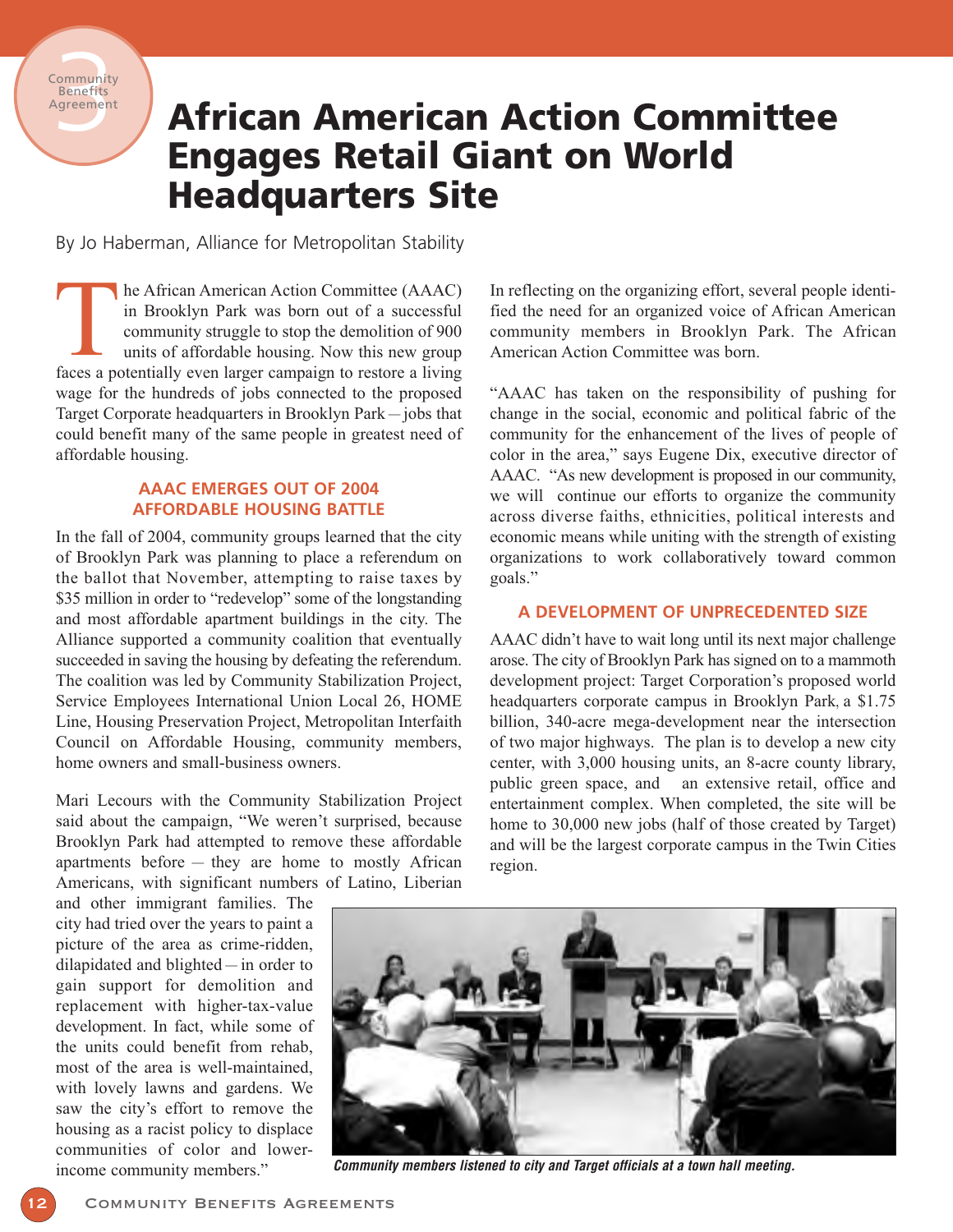

**Target Northwest Campus Corporate Headquarters. Photo: Tracy Nordquist**

AAAC has begun exploring a community benefits approach to this major planned development. Organizers' interest was piqued when they discovered that Target secured \$20 million in tax abatements from the city to offset development costs, along with several major policy waivers. The local policies that were set aside were intended to hold publicly subsidized developments to higher living-wage standards.

In 2006, AAAC's leadership began to approach this development in terms of the broader theme of public accountability. "Without a community benefits agreement with Target, the waivers could represent a stunning setback to the lower-paid workforce in our community," said Christine Goepfert, former board chair of AAAC. "These are some of the same community members whose affordable housing needs we fought hard to preserve. Target has negotiated with our city government for \$20 million in tax abatements — that public subsidy should come with some accountability, some benefits for those who are working hard to make a living and struggling to make it in our community."

When it was learned that Target also planned to approach Hennepin County for another \$20 million tax abatement to match the city's contribution, AAAC realized that there needed to be a strong community voice asking for specific public outcomes to ensure that promises made by Target would be promises kept.

### **COALITION FORMS TO PRESS FOR COMMUNITY BENEFITS**

A diverse coalition of community-based, faith, economic and racial justice groups came together to explore how to leverage the opportunities represented by this large-scale development. Working under the title of the Building Our Community Coalition (BOCC), they paid special attention to how the needs of underserved populations and people of color could be met by creatively applying the lessons of other CBA campaigns to this local example. The members of BOCC include:

- African American Action Committee
- Alliance for Metropolitan Stability
- Citadel for Hope Church
- Community Stabilization Project
- Housing Preservation Project
- ISAIAH
- Moving On Up Church

The groups decided that working with the city, Target Corporation, the master developer and Hennepin County officials could allow all parties to unite around a specific set of beneficial public outcomes for the local community. BOCC quickly set down cross-sector organizing plans to examine the implications of the development deal and then engage a variety of agencies and organizations to identify positive outcomes that could be secured from the Target development.

### **HOUSING AGREEMENT HAS STRONG AFFORDABILITY COMPONENT**

There was one bright spot in the development agreement negotiated between Brooklyn Park and Target Corporation – a commitment to build 600 units of below-market-rate housing on the site, equally divided between ownership units and rental units. Furthermore, the city asked that half of the ownership units (150 homes) be affordable to households making up to \$47,100 per year (60 percent of the metro median income) — this would be a home that sells for approximately \$155,100. The agreement also calls for half the rental units (150 apartments) to be affordable to families making up to \$23,550 per year (30 percent of the median income) – these units would rent for \$588 or less.

See **African American Action Committee Engages Retail Giant** , p. 14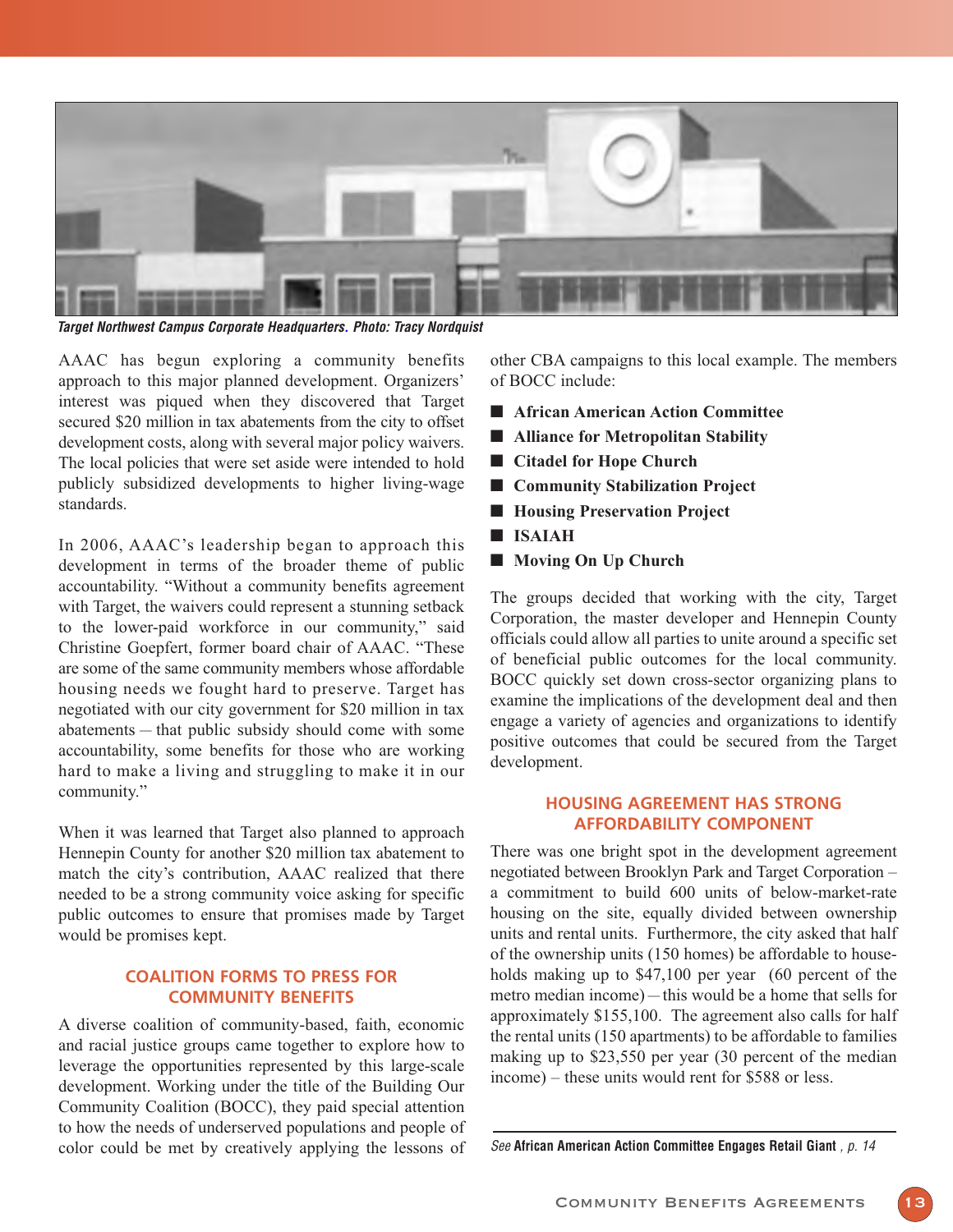### **African American Action Committee Engages Retail Giant** continued

There is a potential loophole in this agreement: the affordable housing goals are contingent on the master developer securing adequate financing to deliver the units. BOCC members are committed to making sure this part of the development agreement is completed. On April 12, 2007, the coalition sponsored a town hall meeting to discuss the development with officials from the city, the county, the Metropolitan Council and Target Corporation. About 125 local citizens and church members attended the 2-hour meeting, which surfaced ideas about how to maximize local resident access to the jobs generated at the site, how to connect the transit-dependent community to the corporate campus and how to fulfill the development's affordable housing goals.

The meeting's crowning achievement was sitting a panel of six nonprofit housing development organizations next to the invited officials for a series of presentations of suburban affordable housing projects. The message was: "We can find the financing, we just need a willing partner who has access to developable land."

### **A "TARGETED" FIGHT FOR WORKING FAMILIES**

Another complicating factor is that the city of Brooklyn Park waived several business subsidy policies in the development agreement with Target Corporation. Local leaders fear that the original tax abatement and policy waivers will set the stage for many of the new jobs to be filled by parttime contract workers who will be paid less than what the city normally requires in a publicly subsidized development. The same holds true for other jobs created by food, commercial, retail and other businesses that lease space on the site. Policies that were waived unanimously by the city council include:

- The policy that no more than two employees can constitute one full-time equivalent position; Target won't be limited to the number of employees who can make up a single full-time equivalent.
- $\blacksquare$  The policy that the great majority of jobs have to be permanent, full-time positions; Target won't have a required percentage of their jobs that need to be permanent full-time positions.
- The policy that requires wage levels to be at least three times the federally mandated minimum wage, or \$15.45 an hour. Target will be allowed to average all employee wages, so that some workers can earn less than the minimum usually required by Brooklyn Park's business-subsidy policy.

### **WORKFORCE DEVELOPMENT PLAN**

The members of BOCC believe that some of the jobs expected to emerge at the site will pay a living wage (either during the construction phase or afterwards). Led by Eugene Dix, ISAIAH staff member Maureen Geddes and ISAIAH leader Roxanne Smith, they have laid plans to ensure that local residents are able to take advantage of these employment opportunities by preparing them for a variety of positions. The BOCC is working with several partner institutions — including North Hennepin Technical College, North Hennepin Community College and Anoka Technical College to develop a workforce-development and training program to respond to the Target development and other employment opportunities throughout the metropolitan area. All partners agree that training and workforce development is needed and the community colleges would provide customized training to fit the needs of the employer.

### **MOVING FORWARD**

Julia Grantham, AAAC assistant executive director, said: "The deal between Target and Brooklyn Park needs to be improved, and we call on Target and the city to work with the community as the phases of this development move forward. All members of our community should benefit when millions of tax dollars are invested in a project, especially when you're talking about an already-huge company like Target. The vision should be that if you clean the offices, work at the pizza place in the Target building, or work as a nursing assistant at the clinic down the hall, you should be able to work full time, make a decent wage and have benefits. That's what will lift our families out of poverty here in Brooklyn Park. We seem to be saying to some parts of our community — you'll need to work several jobs to make it here, and even when you do, you can't live here because there will be no housing you can afford…Those are not the values this country aspires to."

For more information on the Target development, contact BOCC co-chairs Eugene Dix, AAAC Executive Director, at 763-503-0158, or Roxanne Smith, ISAIAH leader, at 763-425-6505.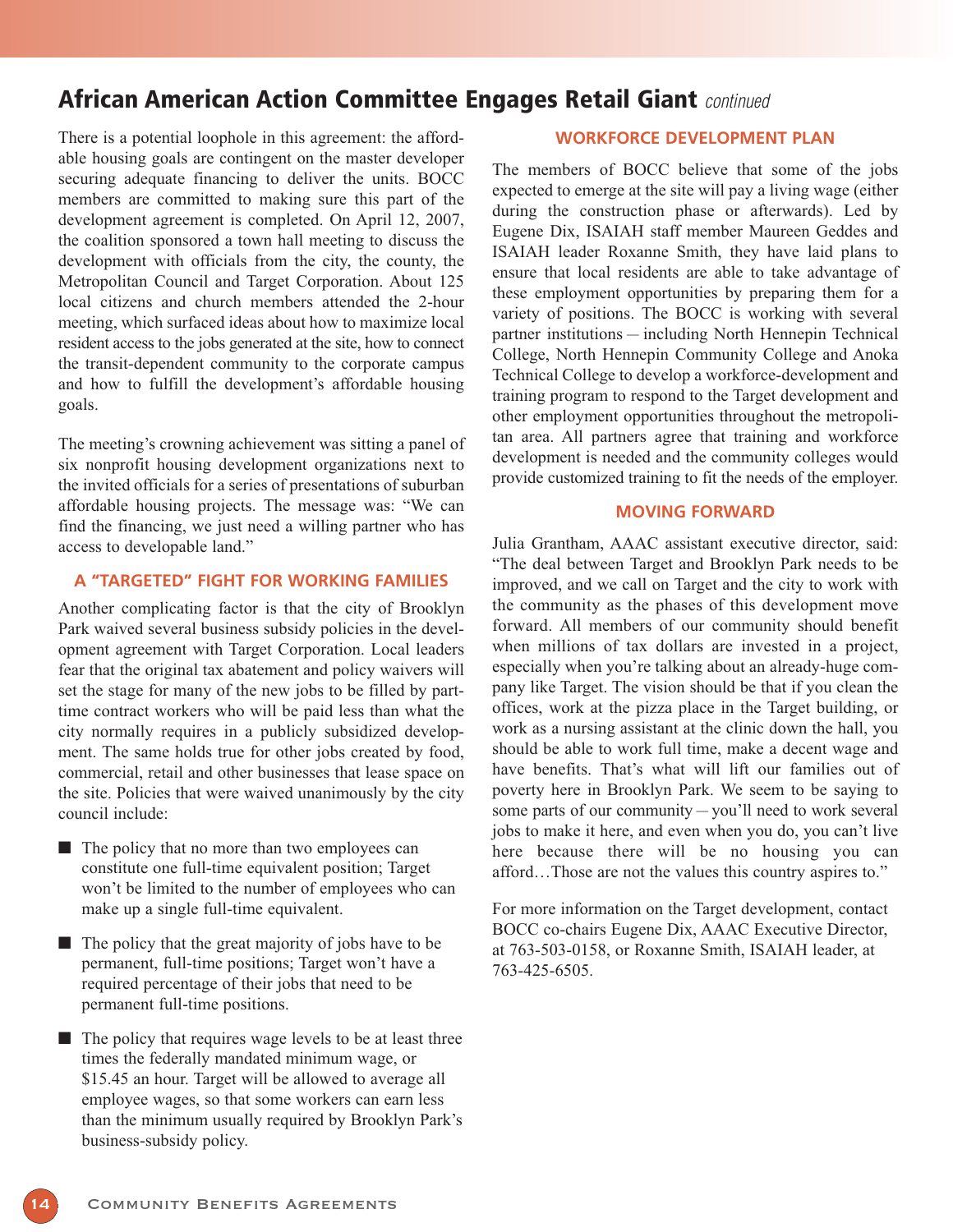### Community<br>Benefits<br>Agreement **Community** Benefits Agreement

### **Longfellow Community Crafts a Vision for 38th and Hiawatha Development**

By Katie Hatt, former executive director of Longfellow Community Council and Russ Adams, Alliance for Metropolitan Stability

he development of the Hiawatha Light Rail Transit (LRT) line was a watershed moment for our region's transit system. In its first work-week in 2004, 93,000 people rode the trains  $-$  a route

that brought people to downtown Minneapolis on one end, and to the airport and Mall of America at the other end. Within the first two years of operation, the Hiawatha LRT exceeded ridership projections for the year 2020.

With all its success, the line was missing one very large component that most rail starts across the country take for granted: a concurrent land development strategy along a two-mile stretch of the line, in the heart of a residential



**Longfellow residents envision the possibilities for the 38th Street and Hiawatha Avenue area. Photo: Longfellow Community Council**

portion of Minneapolis. In the Longfellow neighborhood, a multi-block portion of the eastern side of the line hosts a row of old grain elevators and silos that have outworn their usefulness. A major development is envisioned for this area that would bring the kind of mixed-use, residential, transit-oriented development that typically is built while an LRT line is being completed, not several years later. However, the timing of this development proposal has allowed the local neighborhood group to organize themselves and their ideas for improving their community, and allowed them to initiate a community visioning process unlike any other in this section of the city.

### **LOCAL SETTING**

The Longfellow Community Council (LCC) is the citizenparticipation organization for the Longfellow, Cooper, Howe and Hiawatha neighborhoods of south Minneapolis, which together are home to more than 20,000 residents and 400 businesses. LCC is bounded by significant landmarks: the Mississippi River to the east, Minnehaha Park to the south, the Midtown Greenway biking and walking trail to the north, and the Hiawatha Light Rail Transit (LRT) corridor to the west.

Transit (LRT) line was a watershed moment for<br>
Transit (LRT) line was a watershed moment for<br>
our region's transit system. In its first work-week<br>
in 2004, 93,000 people rode the trains — a route<br>
that brought people to do Midtown/Lake Street station, the 38th Street station and the 46th Street station. With the success of LRT, interest in redevelopment opportunities along the Hiawatha Corridor

is very strong, and the community is committed to understanding and influencing development.

The Longfellow community has been involved in an intensive process involving many community members to influence the planning and development of the area around the 38th Street LRT station. As part of this, Longfellow is creating a community benefits agreement for a portion of the development area. The CBA is proving

to be a valuable tool for helping shape the community's goals for this development.

### **DEVELOPERS' IDEAS SPARK NEIGHBORHOOD ACTION**

As 2005 drew to a close, the city of Minneapolis was on the verge of approving a master plan for the 38th Street Station area, a process which had involved a citizen task force in creating design and land use recommendations over the preceding few years. In the fall of 2005, LCC was contacted by Dale Joel of Capital Growth Real Estate, a developer with an interest in a four-block area adjacent to Hiawatha within the larger station area radius. The developer expressed a desire to pursue a project that would realize the principles of transit-oriented development (TOD), to potentially include a broader mix of uses (residential, commercial, office, recreational) and higher densities than were suggested by the draft station area plan.

To solicit input from residents, businesses and property owners on the new concepts, LCC organized a community

See **Longfellow Community Crafts a Vision for 38th & Hiawatha** , p. 16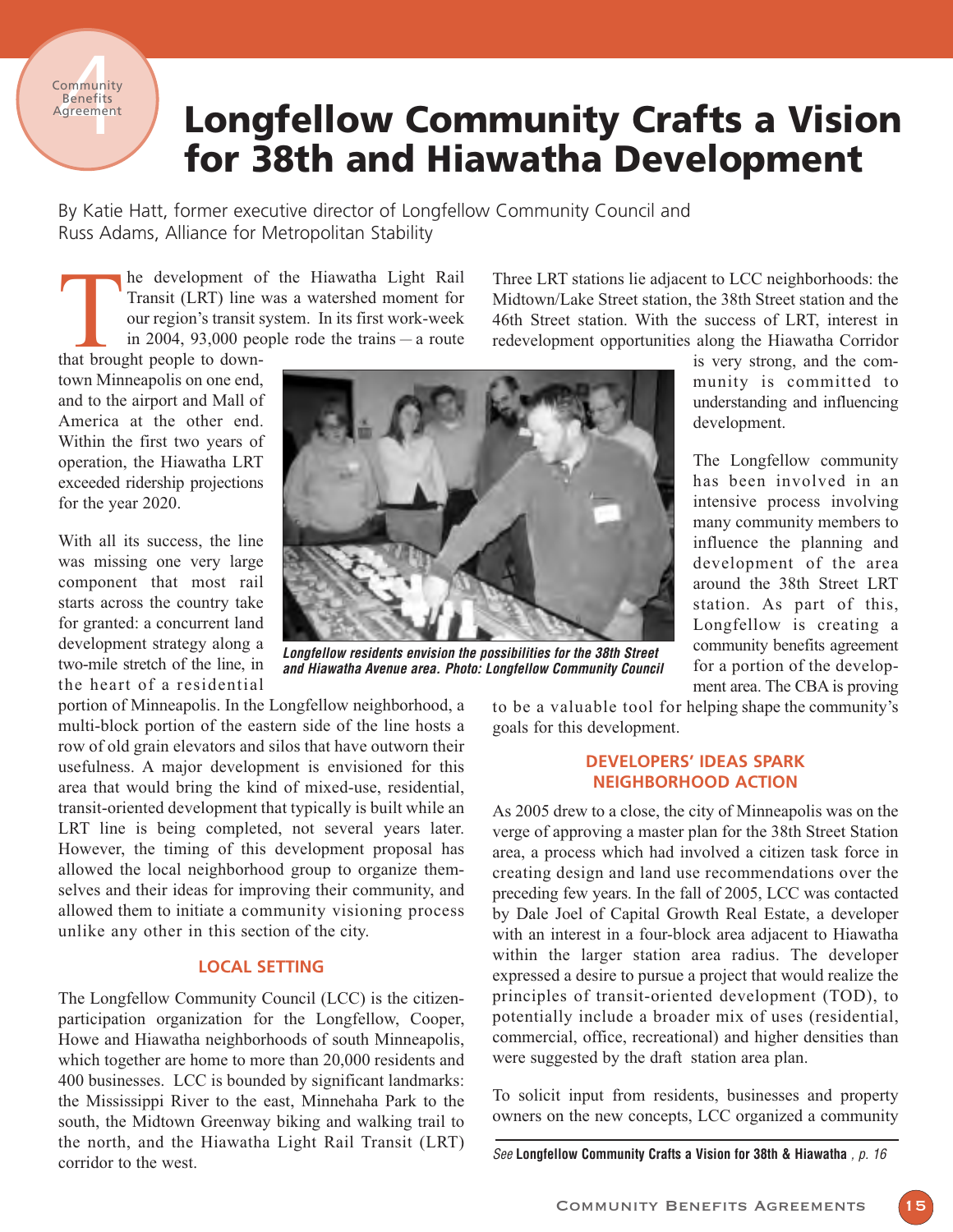### **Longfellow Community Crafts a Vision for 38th and Hiawatha** continued

meeting which drew more than 60 community members, many of whom were not involved as volunteers with LCC

and who brought a range of perspectives and backgrounds. The community was very interested in pursuing a partnership with the developer and city to pursue the developer's ideas. LCC, with the support of City Council Members Gary Schiff and Sandy Colvin Roy, took action by creating the framework for a community-based task force and process.

*"The CBA process is an extraordinary opportunity to involve many Longfellow residents in influencing Capital Growth's proposal for one of the first large-scale developments along the LRT corridor. The grassroots effort of the task force shows how much neighbors care about the future of Longfellow as it grows and changes. Through the CBA process, residents are influencing new developments and ensuring that their hopes and goals are included."*

— Katie Hatt, former LCC Executive Director

for six months. Several other residents and businesses attended a portion of the meetings.

> Together with the developer, city of Minneapolis staff, and Seward Redesign (the area community development corporation), LCC staff and volunteers developed interactive segments at all task force meetings to encourage lively dialogue and discussion. Input gathered from the participants became the task force's "Principles and Priorities for Development," which

The first priority of the task force was to ensure adequate community input throughout the process. They wanted to work with city planners to amend the city's draft station area plan to better reflect TOD principles and to work with the developer to flesh out components of a redevelopment proposal for the four blocks along Hiawatha between 35th and 39th Streets. Ultimately, the task force had a goal to draft a CBA to be ratified by the Longfellow community, the developers and the city of Minneapolis.

### **A NEIGHBORHOOD-LED VISIONING PROCESS**

After approval by LCC's Neighborhood Development Caucus and board of directors, LCC engaged in extensive outreach efforts, and the task force was launched. The task force coalesced into a group of approximately 20 volunteers who committed to attend meetings twice per month

reflect the values and goals the community hopes to realize through this and other development projects. The task force solicited additional input from Longfellow community through neighborhood forums, e-mail and the LCC web site.

The "The Principles and Priorities" document outlines goals in several key areas including:

Housing: Offer opportunities for a range of income levels and household sizes.

Environmental Issues: Promote effective storm water management practices and environmental certification.

Commercial/Retail: Focus on local and complementary businesses, living-wage jobs and synergy between new businesses and those already in the area.



**The 38th Street station area, pictured above, is the focus of the Longfellow community's planning efforts. Photo: Longfellow Community Council**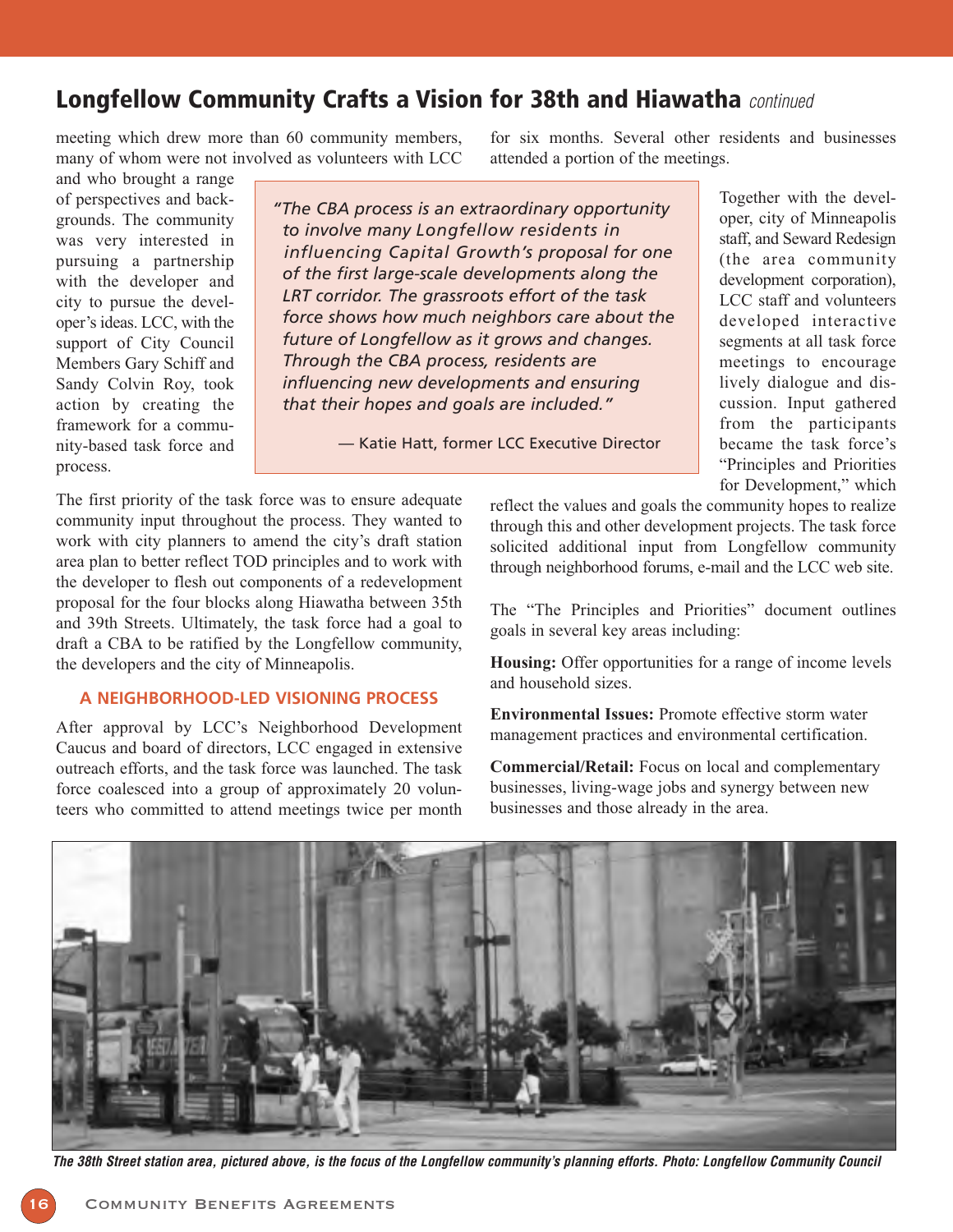Design: Encourage interaction and connection between new development and the surrounding neighborhood, create safe environments, reflect and build on architectural characteristics of the community, and consider industrial influences.

Public Spaces and Benefits: Improve safety and include public outdoor and indoor space, art, and green space. Use public space to connect development with the community.

Access, Circulation and Connectivity: Create a safer crossing at Hiawatha, create a development that is pedestrian- and bicycle-friendly, and reduce traffic congestion.

### **CBA HELPS TRANSLATE COMMUNITY'S ASPIRATIONS**

The task force welcomed the Alliance for Metropolitan Stability to meetings to help the community learn more about CBAs. Using their "Principles and Priorities" as a starting point, task force members began work on a preliminary CBA, including quantifying the community's goals and priorities.

Task force members convened a Community Benefits Committee (CBC) to guide the research and writing of a CBA that would be specific to the site south of 38th Street, under purchase option by the developer. The CBC, comprised of more than 15 volunteers, was aided by staff at LCC and Seward Redesign. The CBC reviewed other CBAs, met with experts, and wrote drafts of the CBA. Detailed outlines of recommended content for the CBA were presented to the community in the fall of 2006, and the negotiation process with the developer began. Dale Joel was enthusiastic about entering into a CBA with LCC, often mentioning it in his discussions with elected officials and local media.

Throughout this process, LCC sought to facilitate clear and ongoing communication between participants, community stakeholders and elected officials about task force activities and CBA efforts, including: regular features in the neighborhood newspaper; posting information and updates to the LCC website (www.longfellow.org) and e-mail list serves; and hosting community forums every few months at locations ranging from parks to a neighborhood coffee shop. The forums drew scores of people curious about what's in store for the grain mill sites and how the community is involved.

Following several negotiating sessions between Dale Joel and the task force negotiating team, language for a CBA was accepted by task force members in the summer of 2007. The negotiating team moved toward finalizing CBA language with Dale Joel in the fall of 2007.

Sarah Nassif, chair of the CBA effort, commented, "An active dialogue with the community is so important in preserving cultural integrity, especially of older neighborhoods such as Longfellow, as new development takes place. We look forward to completing the CBA by working with the city of Minneapolis, Hennepin County, and the developer in arriving at a set of goals that are achievable for the developer and also represent the community's wants and needs in full. We also hope to connect with other Minneapolis neighborhoods during our process in order to build momentum behind all CBA efforts in the Twin Cities. I believe that collaborative efforts between communities and the developers will result in more successful developments while giving citizens a greater sense of ownership in change around the city."

For more information, please visit LCC's web site at www.longfellow.org.

### **The CBA articles include the following components:**

- **A** commitment to **transit-oriented development principles** – including reduced parking requirements, pedestrian safety, transit passes for residents and safe access to the LRT.
- **Environmental Commitments** — including "good neighbor" agreements surrounding the demolition and construction process to mitigate noise and air pollutants; taking account of green building strategies and environmental certification.
- **Embracing Community. Design and Place-Making** – emphasizing multi-modal access, circulation, public spaces and connectivity to the surrounding neighborhood; including an arts and neighborhood history component; encouraging "great design, materials, massing and scale;" and maintaining support for community-based organizations.
- **Affordable Housing** including rental housing at a range of prices and a balance of incomes on the site; incorporating a mix of affordable and market-rate housing in each building.
- **Economic Development and Employment** – creating hiring and wage goals compatible with city requirements; dedicating space to non-franchise, locally owned businesses and start-ups; and extablishing a ban on "big box" retail stores.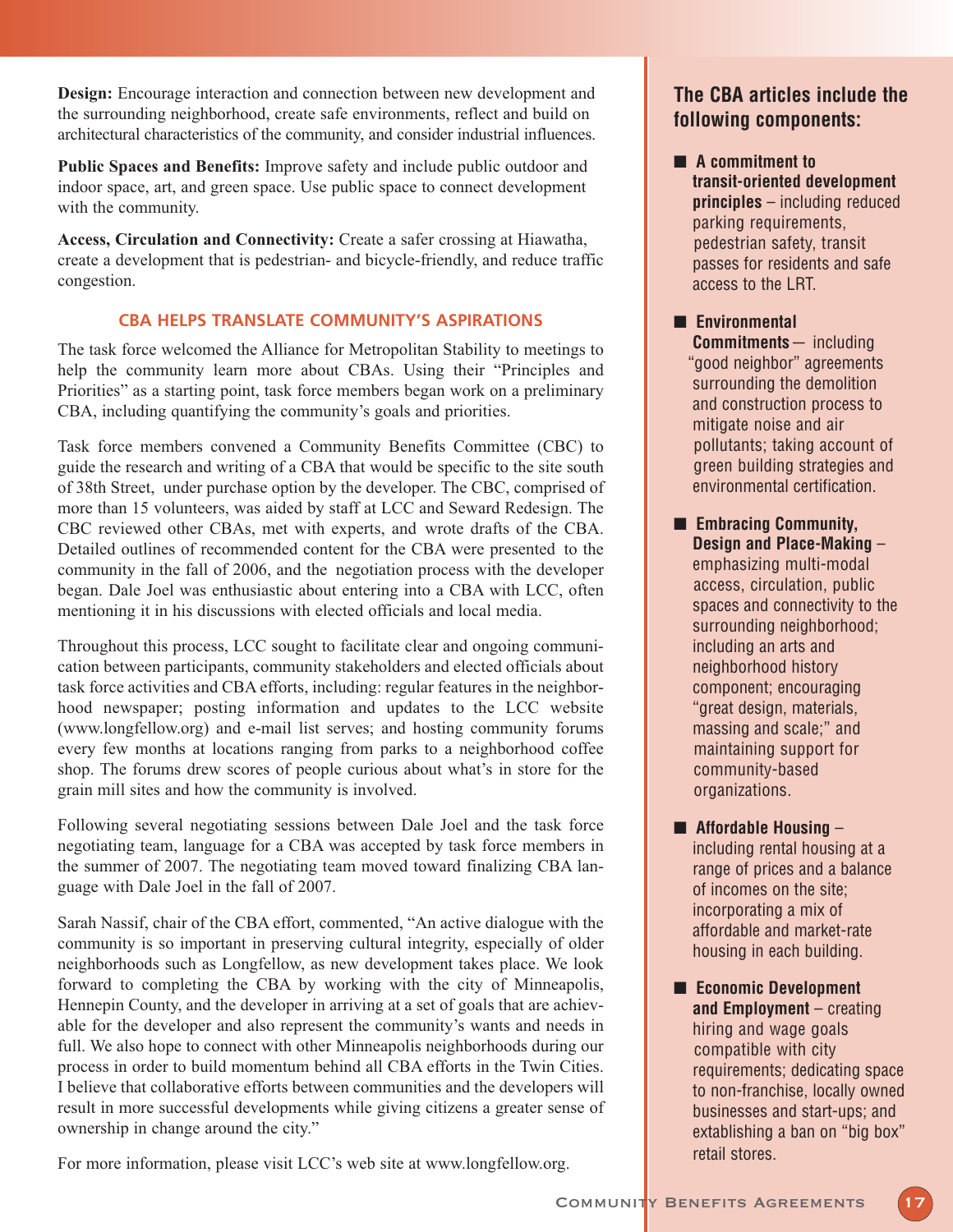Community<br>Benefits<br>Agreement<br>Therman **Community** Benefits Agreement

### **An Innovative University of Minnesota – Northside Community Partnership**

By Makeda Zulu Gillespie, Northside Residents Redevelopment Council

he largest urban land grant university in the country, the University of Minnesota, has proposed to develop a facility in the Near North and Willard Hay neighborhoods in The largest urban land grant university in the country, the University of Minnesota, has proposed to develop a facility in the Near North and Willard Hay neighborhoods in Minneapolis. The proposed research facility, at the intersection of Penn and Plymouth Avenues, would consist of centers for early education, business economic development and a family life center. Some community members have opposed the University's plan because of concerns about a proposed mental health research center.

Local neighhborhood organizations have been facilitating communications between the university and the community through the University-Northside Partnership. The partnership envisions a working relationship that enhances the quality of life in north Minneapolis through investment of resources in health, education, economic and employment opportunities.

### **THE GRASSROOTS PROCESS**

The neighborhoods held four community meetings to get community input. Then they formed a community advisory committee of residents of Near North and Willard Hay to review information about the proposed facility. They looked at feedback from community meetings, leadership meetings and responses to surveys conducted by the university. Community members used values and guidelines based on equitable development principles, and examined the university's plan. Using these evaluations, advisory group members proposed starting a University of Minnesota-Northside Community Partnership with the adoption of a community benefits agreement.

If finalized, the University-Northside Partnership would create a community relationship which enhances the lives of north Minneapolis residents by investing resources in education, health and economic opportunities, with the community as its guide. The Near North and Willard Hay residents who are involved hope that this partnership will result in self-reliance, stable housing, access to social and health services, and the creation of employment and economic opportunities. Other expected outcomes of the partnership are that it would implement principles adopted by the community, including reducing regional and local economic disparities, by opening up avenues for housing development, small business assistance, and, ultimately, a thriving lifelong learning community.



**Site of the future development. Photo: Tracy Nordquist**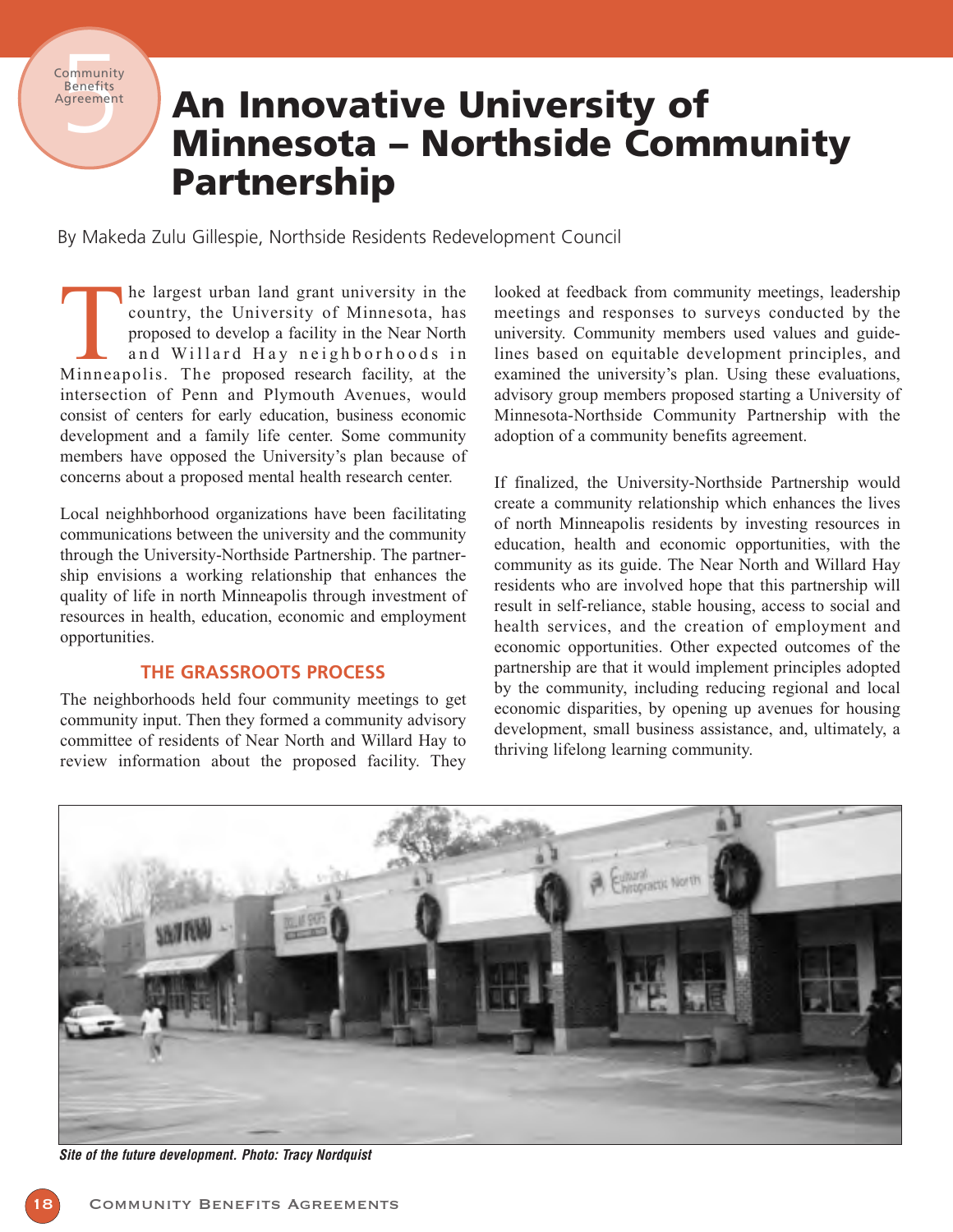Additionally, Northside Residents Redevelopment Council (NRRC), the citizen participation and community-development organization for the area, is asking that the university share its vision by pledging long-term stability of its programs, reversing the economic deficit in the community and providing a clear explanation of its research and practices.

### **OUTCOMES SOUGHT:**

To accomplish these goals, NRRC is advocating that the university enter into a CBA that adopts the vision and principles of Near North and Willard Hay and quantifiably measures the outcomes of the following:

- A long-term contract for accountability for private development and facility ownership
- Other commercial opportunities within its facilities
- Employment opportunities and a workforce that accurately reflects the surrounding neighborhoods
- Development designs that are reviewed by community members
- Utilization of community business for contracts and services
- An environmentally sound development
- Educational opportunities for the residents of the Northside area

Roger Banks, a NRRC member, believes that the CBA process can be wielded as an organizing tool that can surface serious concerns in lower-income neighborhoods and in communities of color. In an article by Sandy Gerber of the Federal Reserve of Minneapolis magazine, Banks explains, "We want to have a say in how research is conducted in our neighborhoods, because past research has resulted in significant costs to the African-American community. The CBA is a beautiful mechanism for responding to the fears of the community, establishing what the expectations are and setting up measures to determine the extent to which those fears are being addressed."1

For more detailed information on the community recommendation, call the Northside Residents Redevelopment Council at (612) 335-5924 or see www.nrrc.org

1 Roger Banks, Policy and Research Analyst, Council on Black Minnesotans. As quoted in the article "Community benefits agreements: A tool for more equitable development?" by Sandy Gerber, *Community Dividend*, Issue No. 4, 2007 (forthcoming), Federal Reserve Bank of Minneapolis.

### **Elements of the proposed University-Northside CBA**

The University-Northside Partnership was formed to alleviate community concerns about proposed mental health research to be conducted at the new University of Minnesota facility. The project's working groups drafted a list of desired benefits from the university, including:

- Collaborative decision-making with the community
- Research translated to lay terms
- Research accessible to the community
- Investments in the community
- Training programs for youth and adults
- Adult and youth scholarship programs
- Non-research programs such as an extension office
- Diversity curriculum development
- Teacher-development programs
- Access to technology
- Mentorship programs

### **Equitable Development Principles**

Development principles adopted by the community are:

- Integration of people and place
- Reduction of local and regional disparities
- Promotion of a return for investors and social and economic benefits
- Development of housing, small-business assistance and employment
- Assurance of a meaningful community leadership, participation and ownership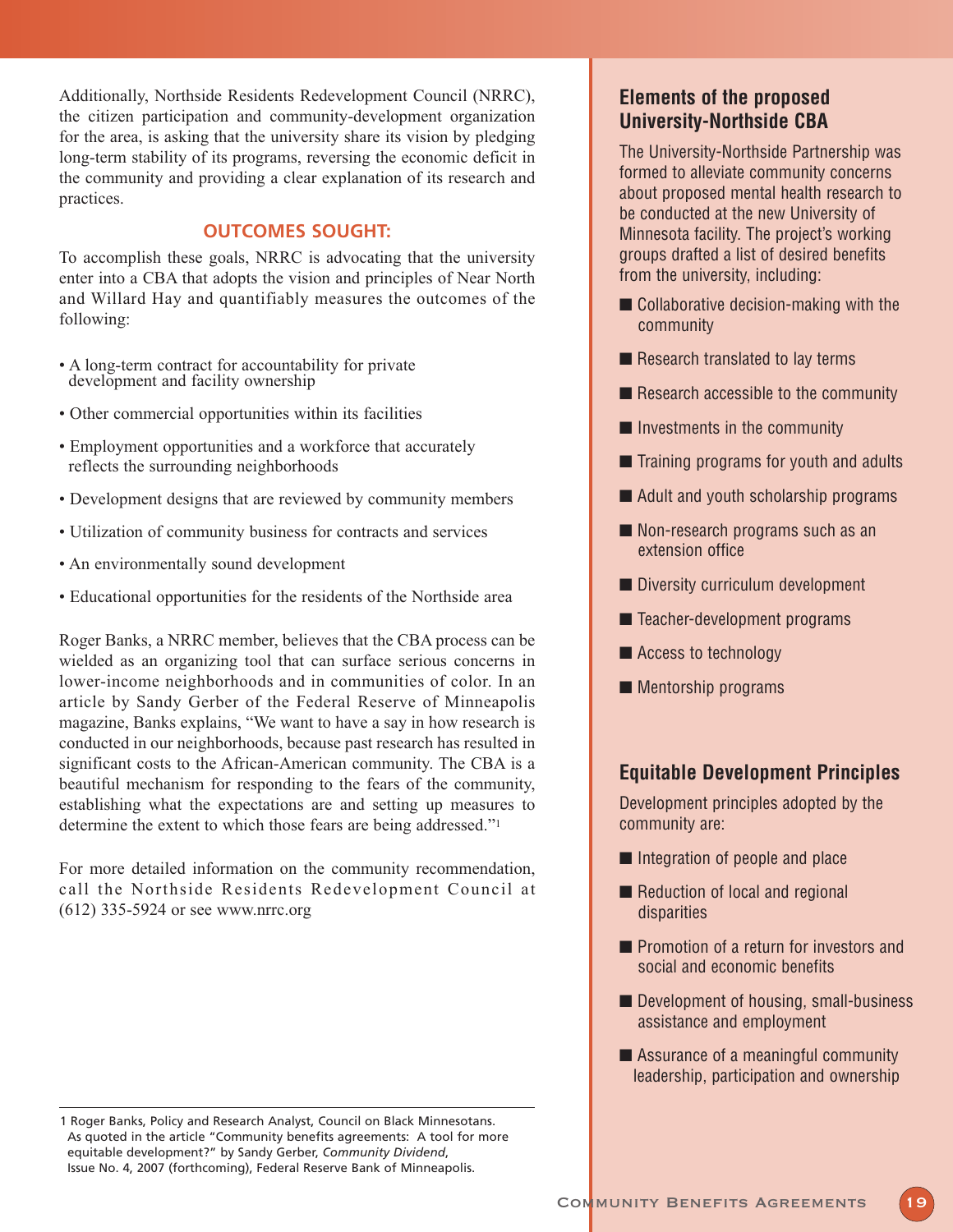### Community<br>Benefits<br>Agreement Community Benefits Agreement

### **Minneapolis Makes Wi-Fi Service Socially Responsible by Adding Community Benefits Requirements**

By Russ Adams, Alliance for Metropolitan Stability

hroughout the U.S., there is a growing movement to bridge the "digital divide" — the social, racial, and economic disparities inherent in digital technology and Internet access. Major cities are broughout the U.S., there is a growing movement<br>to bridge the "digital divide" — the social, racial,<br>and economic disparities inherent in digital tech-<br>nology and Internet access. Major cities are<br>beginning to create wirel

a way to deliver reliable, speedy Internet connections for their citizens. Municipal Wi-Fi systems have become particularly useful to provide Internet service to the small businesses, nonprofit organizations and families who can't afford — or don't have access to — broadband service.

There's now a new model for elevating digital divide concerns, thanks to the advocacy work of the Alliance for Metropolitan Stability, the Community Computer Access Network (CCAN), the AmeriCorps Community Technology Empowerment project, and other partner groups who formed the Digital Inclusion Coalition. They managed to persuade the city of Minneapolis to

require that **community benefits** language be written into a major new municipal Wi-Fi vendor contract.

Minneapolis has made an unprecedented effort to address the digital divide by developing a community-wide Wi-Fi network and attaching specific requirements to the vendor contract for addressing community technology needs.

### **IMPROVING ON THE CITY'S RFP CRITERIA**

In pursuit of a legal, cost-effective and technologically sound community computer network, the city of Minneapolis issued an open request for proposals (RFP) to forge a public-private Wi-Fi vendor contract in 2005. This partnership would benefit institutional, business and residential customers, and result in significant cost savings to the city.

Although many smaller cities have been investing in Wi-Fi systems themselves (owning and operating a Wi-Fi service and providing below-market rates to citizens), city staff rejected a municipally owned model, citing economic risks of the technology itself, as well as litigation fears from large, local telecommunications companies. That decision

proved very controversial with members of the digital technology and policy community. The media and individual citizens began asking questions concerning what the city would be getting out of a vendor contract valued in the millions of dollars.

Community stakeholders participated in city-

sponsored meetings to discuss the impact of a community network on underserved residents, small businesses and nonprofits. These meetings helped the city articulate bandwidth, access and information needs within the RFP. The competing vendors were expected to address community development needs and digital divide efforts in their proposals.

Community benefits were listed in the RFP as "desired services." The community groups' strategy was to elevate these community-based criteria into required services by organizing a coalition to advocate that any city-approved system that used the public right-of-way had to serve a higher public purpose: to benefit communities

historically underserved by internet technology, municipal programs and information systems.

### **ADDRESSING THE DIGITAL DIVIDE**

Understanding the depth and consequences of the digital divide is critical to fully utilizing an affordable wireless broadband network. According to the Pew Internet and American Life Project, 73 percent of Americans have access to the Internet, yet only 42 percent have broadband Internet access at home. Age, race and education all play a role in whether or not people have regular access to the Internet: only 32 percent of Americans age 65 and over use the Internet, 57 percent of African Americans, 37 percent of Latinos, 40 percent of those without high school diplomas, 53 percent of households with less than \$30,000 annual income and 38 percent of Americans with disabilities.

The Alliance decided to seize the opportunity to make Wi-Fi socially and economically relevant to the broader community by forming the Digital Inclusion Coalition. The organization

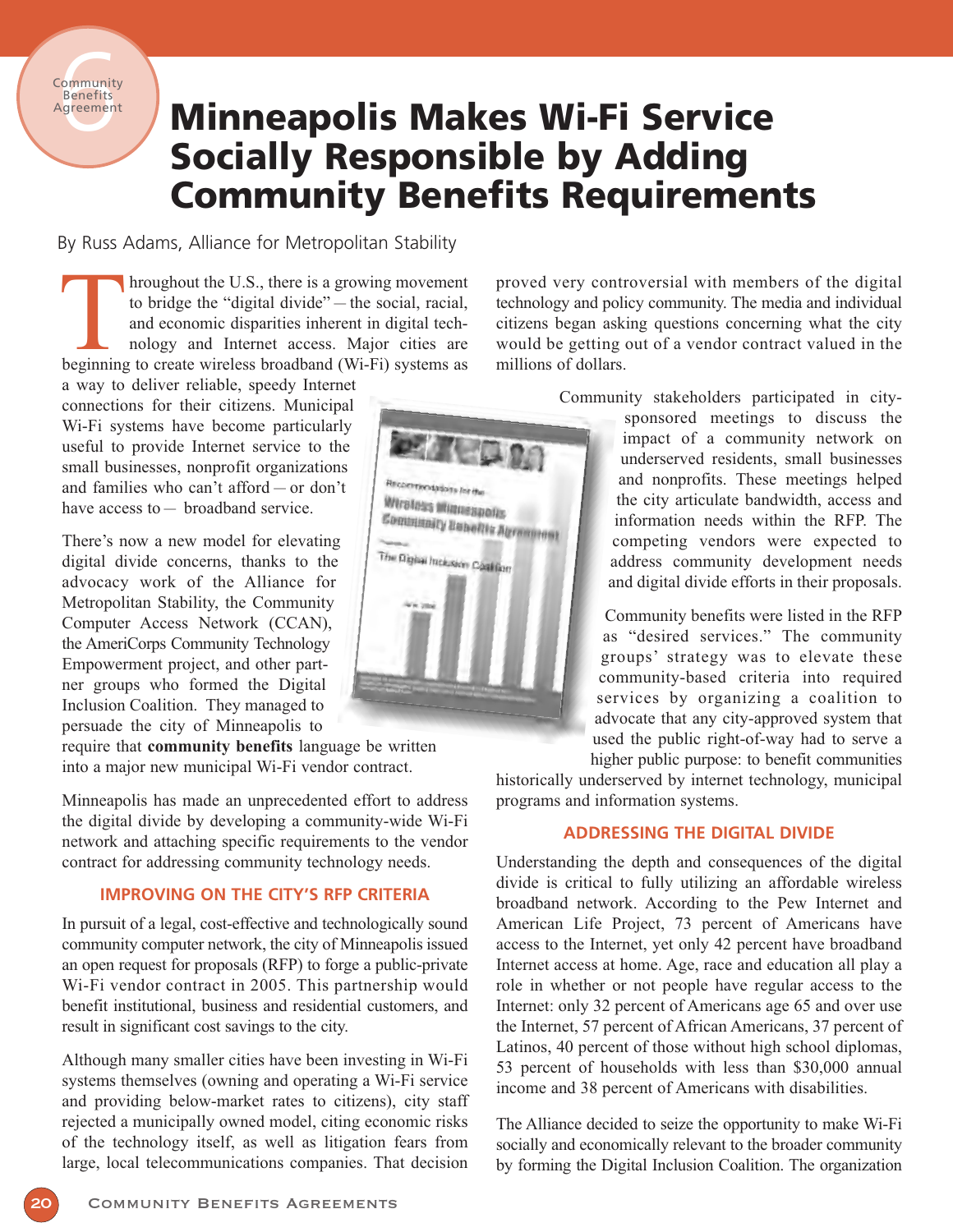engaged partner groups in discussions about the possibility of closing the digital divide in low-income communities and communities of color; as well as connecting local community-based organizations to emerging technology to promote grassroots activism. The Alliance reached out to a number of cultural constituency groups that it had not had a previous relationship with and engaged community media organizations (neighborhood press, community radio stations, newspapers serving racial and cultural communities) to consider the potential of a Wi-Fi network for connecting residents to neighborhood news and information. Ultimately, 35 community-based organizations joined the coalition to fight for community benefits to be included in the Minneapolis Wi-Fi contract.



**Teens work on their computer skills in a guided activity at Hope Community in south Minneapolis. Photo: HOPE Community, Inc.** See **Minneapolis Make Wi-Fi Service Socially Responsible** , p. 22

#### **COMMUNITY BENEFITS**

The proposed wireless system would rely on access to cityowned light poles to broadcast and receive signals, thus requiring the city to grant the vendor access to a public right-of-way. The Digital Inclusion Coalition focused on asking what public interest would be served by this arrangement If the vendor was likely to profit from this arrangement, didn't it make sense to ask how city residents could enjoy some public benefit as well?

Some early media coverage hinted that the RFP might be the first step towards a public giveaway of the wireless Internet system. There was confusion about what the city would receive in return for being a "major anchor tenant" of the system, and the city was still being pressured to explain why they had decided not to pursue a municipally owned system. The Digital Inclusion Coalition saw an opportunity to demand additional community-desired outcomes from this initiative. Under these conditions, the Alliance and coalition partners were able to advance a community benefits agreement approach.

The Alliance hosted 16 roundtable sessions that gathered local nonprofit organizations, community technology centers (CTCs), neighborhood activists and other citizens interested in digital technology efforts.

The group's vision was to create a CBA that promoted digital inclusion, including:

■ **Access to and the ability to use digital technology** 

### *Final community benefits provisions of the vendor agreement include:*

- \$500,000 provided by the vendor up front to a new Digital Inclusion Fund (to be administered by the Minneapolis Foundation). The fund will be used to promote affordable Internet access, low-cost hardware, local content and training.
- Annual contributions of **5 percent of ongoing pre-tax net income** to the fund. The Digital Inclusion Fund is estimated to grow to as much as \$11 million over the 10-year life of the vendor contract.
- **Two percent of any additional profits** from adjacent community contracts to the fund.
- **Subsidized services** to over 100 nonprofit agencies, and **vouchers** for trial accounts to CTCs to distribute to constituents and volunteers.
- **Free limited-time service** available in some public locations, such as parks and plazas in Minneapolis (**5 percent** of city area will be designated **free hotspot zones**).
- **A free "civic garden"** level of wireless service **available to all city residents featuring** important neighborhood, government and community services information — such as neighborhood portal pages, city web sites, and public safety information.
- **One hundred percent** of portal page advertising revenue directed to the Digital Inclusion Fund.
- A content management system and community server for use by neighborhoods and community groups.
- A guarantee of **network neutrality** (fair access to the system for all Internet service providers).
- *\* from the Digital Access web site (www.digitalaccess.org)* Community Benefits Agreements 21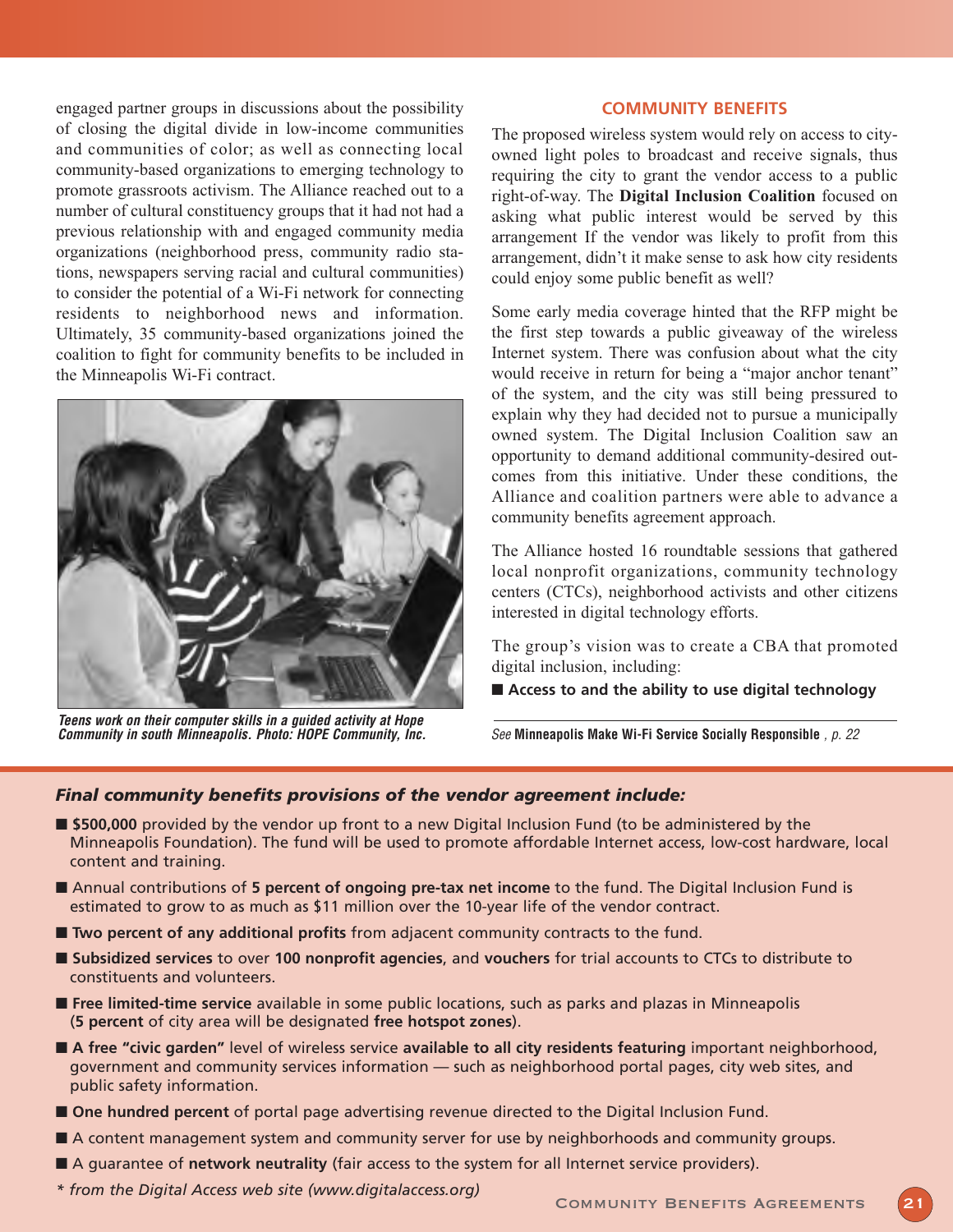### **Minneapolis Makes Wi-Fi Service Socially Responsible** continued



### **Organizations participating in Digital Inclusion Coalition activities included:**

- Alliance for Metropolitan Stability
- Asian Media Access
- Brian Coyle Community Technology Center
- Community Computer Access Network/Community Technology Empowerment Project
- Cedar Riverside Neighborhood Association
- Centro Campesino
- CommonBond Communities
- Community Members
- Eastside Neighborhood Services
- Franklin Library
- Greater Twin Cities United Way
- Headwaters Foundation
- Hope Community Inc.
- Hosmer Library
- Immigrant Freedom Network
- ISAIAH
- MICAH
- Minneapolis Parks and Recreation Board
- Northway Community Trust
- Neighborhood Revitalization Program Cedar Riverside
- Osiris
- Phyllis Wheatley/Minneapolis Public Schools
- Pillsbury United Communities
- Project for Pride in Living
- Resource Center of the Americas
- SeniorNet
- Somali Action Alliance
- St. Paul E-Democracy
- Twin Cities Daily Planet
- Teaming 4 Technology
- Triangle Park Creative
- Twin Cities Media Alliance
- Urban Hope Ministries

will not be predictable by race, ethnicity, neighborhood, disability status, age or income level

- **Effectiveness of electronic communications** between residents and the city will be equal for all neighborhoods and communities within the city
- **Equivalent benefit to all neighborhoods** of any city investment in communications infrastructure
- City content published in necessary languages, and
- **The broadband Internet system will help eliminate the achievement gap** in Minneapolis schools.

The final product of the sessions was the adoption of a set of community benefit principles, released in June 2006, to be applied in the upcoming contract negotiations. The "Recommendations for the Wireless Minneapolis Community Benefits Agreement" report examined how the Wi-Fi system could serve the public interest, what role the city could play in leveraging the strongest vendor agreement possible, best practices from other cities in major metropolitan regions that have negotiated with vendors, and how to secure and direct funds that would address digital literacy, access, hardware and training needs.

The report also recommended that the selected vendor provide at least \$500,000 in seed money up front to be placed in a Digital Inclusion Fund and transfer 5 percent of its annual revenues to the fund. These funds would be spent on strategies to address computer literacy, online access and other community technology needs during the 10-year contract See the report at http://www.metrostability.org/news/article.php?id=38.

### **CONTRACT APPROVED!**

Using the CBA model made sense to the partner groups because the final vendor agreement would be a legally binding document. Although the coalition worked to get community benefits language incorporated into that final vendor document, it was not able to secure a separate agreement between us and the vendor. Nevertheless, the city council approved a Wi-Fi contract with US Internet in October 2006, forming a binding agreement that incorporated all of the coalition's community benefits language and finalized a nationally unique, socially progressive model for launching a city-wide Wi-Fi network.

This agreement represents the first time in Minnesota history that community benefits language was passed by a local city and inserted in a vendor contract. It is also the only example anywhere in the U.S. of a community benefits approach being applied to a municipal Wi-Fi initiative. The cities of Chicago, Houston and Oakland are studying this model for their own systems.

For more information on organizing campaigns to decrease the digital divide, contact Catherine Settani at Community Computer Access Network at 612-724-9097.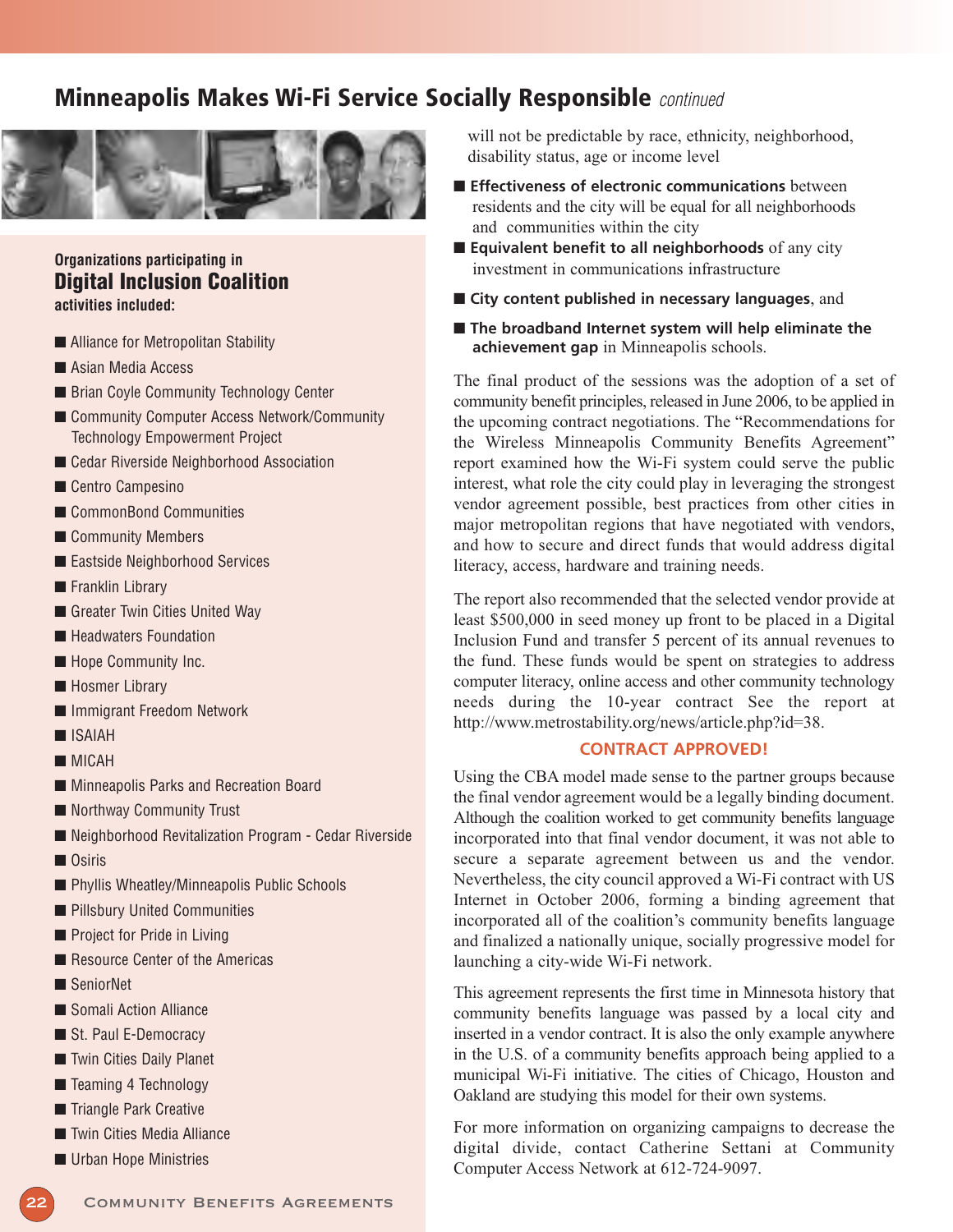## **Additional Resources**

**ADDITIONAL RESOURCES** regarding community benefits agreements and racial and economic disparities efforts:

**Mind the Gap: Reducing Disparities to Improve Regional Competitiveness in the Twin Cities** *a report by the Brookings Institution* http://www.brookings.edu/metro/pubs/20051027\_mindthegap.pdf

**The Racial Wealth Divide Project** *a project of United for A Fair Economy* http://www.colorofwealth.org/

**Pulling Apart: A State-by-State Analysis of Income Trends** *a report by the Center on Budget and Policy Priorities* http://www.cbpp.org/1-26-06sfp.htm

**Community Benefits Agreements: Making Development Projects Accountable**  *a handbook by Good Jobs First, California Partnership for Working Families, Los Angeles Alliance for a New Economy, East Bay Alliance for a Sustainable Economy, and the Center on Policy Initiatives* http://www.goodjobsfirst.org/pdf/cba2005final.pdf

**Fact Sheets on racial disparities in health, wealth and education in MN**  *by the Minneapolis Foundation* http://www.minnesotameeting.com/disparities/facts.htm

**The State of the Dream: Enduring Disparities in Black and White** *a report by United for a Fair Economy* http://www.faireconomy.org/press/2004/StateoftheDream2004.pdf